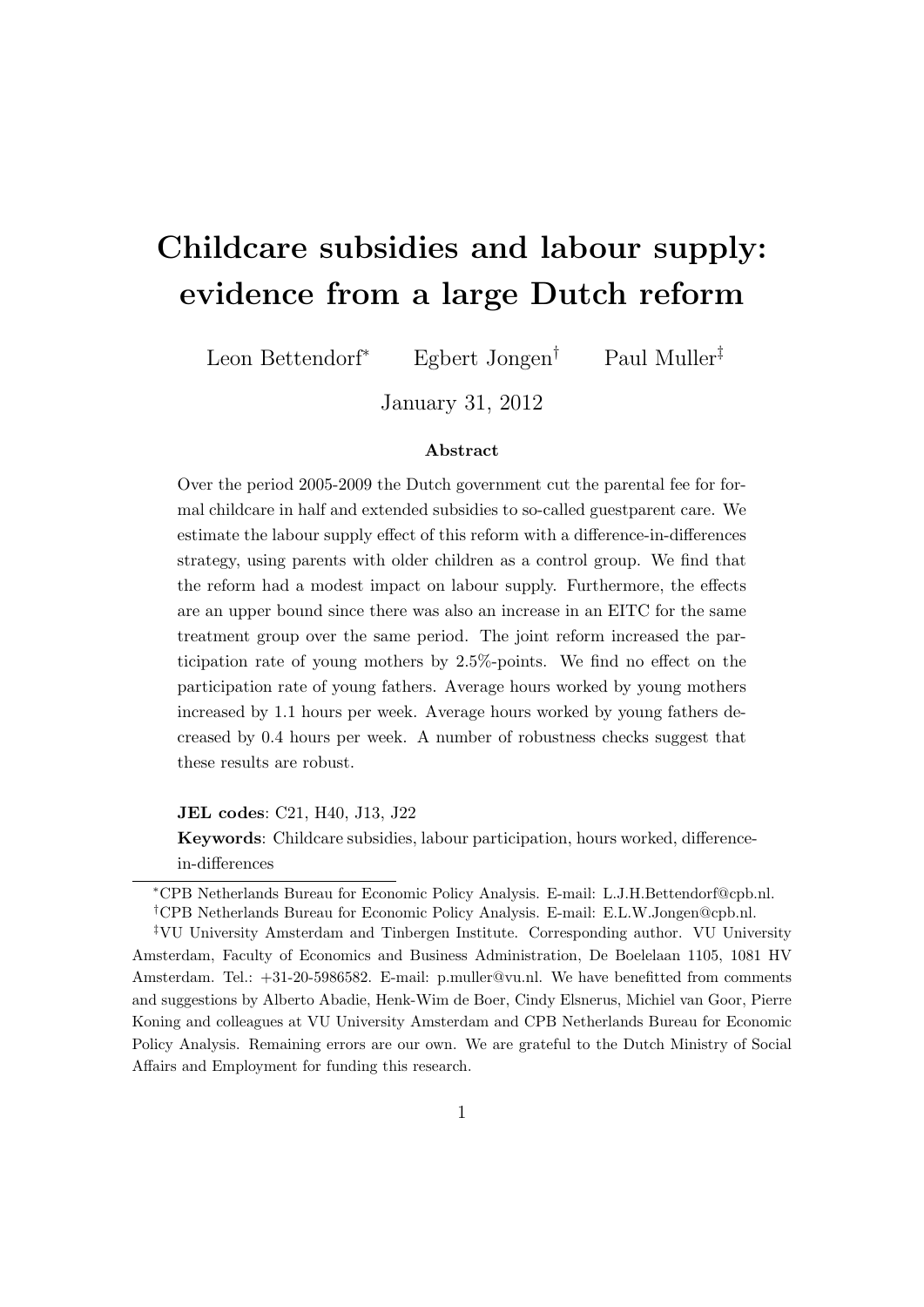# 1 Introduction

Many countries seek to increase the labour participation of young mothers. Policymakers often point to the Scandinavian countries, where high public spending on childcare subsidies goes hand in hand with high participation rates of mothers. Indeed, several other countries have recently adopted part of the Scandinavian model by providing generous childcare subsidies to young parents (e.g. Canada, the Netherlands and the US) or are considering to do so  $(e.q.$  Germany). Will this bring labour participation up to Scandinavian levels? Unfortunately, correlation is not causation. Other factors may be driving the correlation. A fruitful way to learn about the causal effect of childcare subsidies on labour supply is to study so-called natural experiments. By comparing the labour supply behaviour of a treatment group before and after a policy reform with the labour supply behaviour of a control group before and after the reform we can isolate the effect of the reform.

In this paper we study the causal effect of childcare subsidies on labour supply by means of a large natural experiment in the Netherlands. Specifically, over the period 2005-2009 childcare subsidies became much more generous, with the most significant changes in 2006 and 2007. The average parental fee for formal childcare for children up to 12 years old was cut in half, and subsidies were extended to socalled guestparent care. The effects we find provide an upper bound of the effects of these reforms on labour supply as there was also an (less pronounced) increase in the earned income tax credit (EITC) targeted at the same parents. We estimate the joint effect of these reforms using microdata from the Labour Force Survey from Statistics Netherlands for the period 1995-2009, employing a difference-in-differences (DD) strategy. We estimate the effect on the participation rate and hours worked.

Since 2005, childcare subsidies have become much more generous in the Netherlands. First, with the introduction of the *Wet kinderopvang* (Law on childcare) in 2005, subsidies were given to parents rather than childcare institutions. Effectively, this reduced the parental fee for parents that could not find a subsidized childcare place prior to 2005. In 2006 and 2007, the government then substantially increased the subsidy rate and started paying the employers' contribution for childcare (which reduced the parental fee for parents that did not get a (voluntary) contribution from their employer for childcare costs). The cumulative effect of these changes was to reduce the average parental fee from 37% to 18% of the full price. Furthermore, with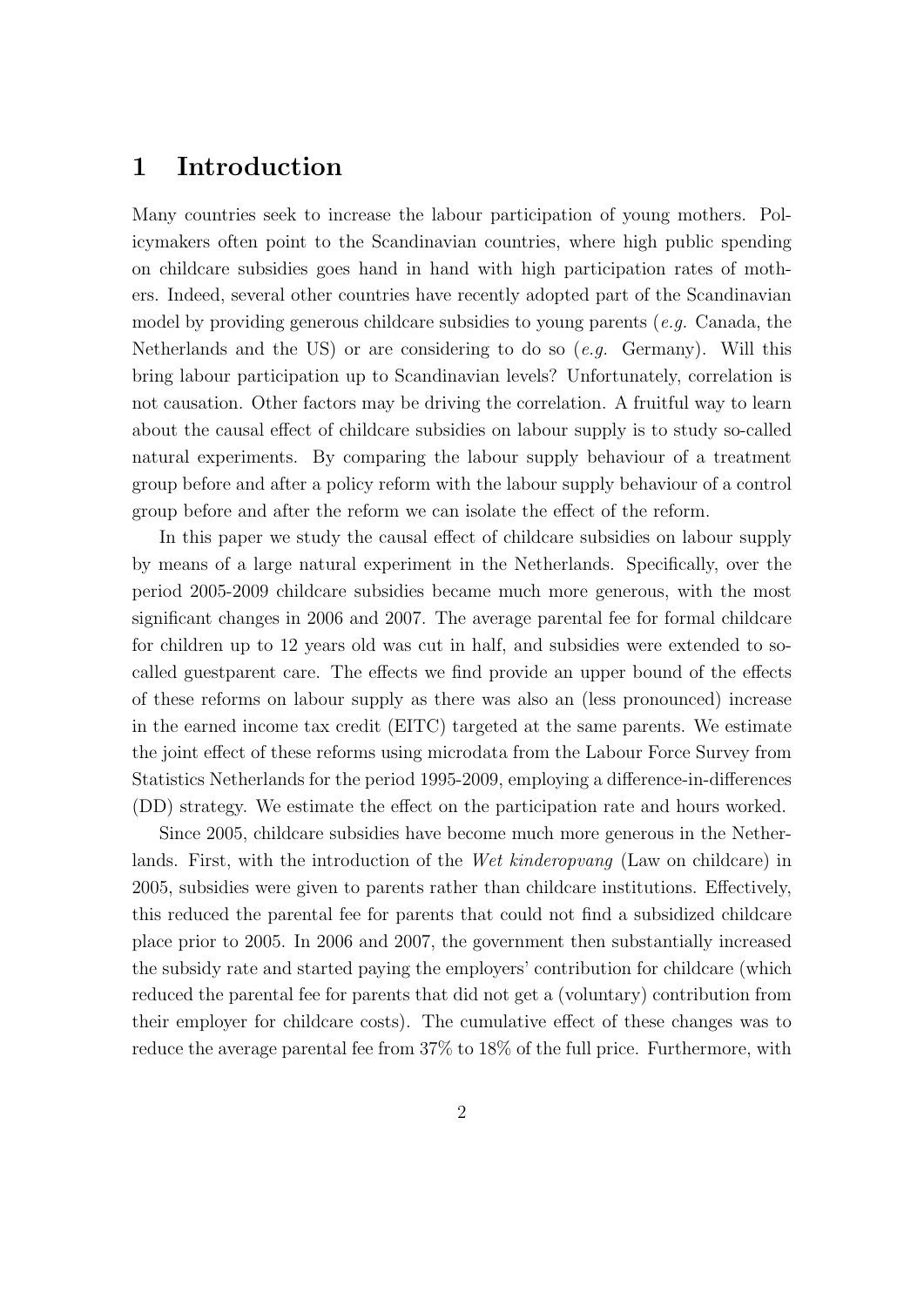the introduction of the *Wet kinderopvang* coverage of the subsidy was extended to so-called guestparent care. This is small scale care at the home of the 'guestparent' or at the home of the children. As a result, it became interesting for many parentguestparent combinations to formalize the informal care and receive the generous subsidy from the government. Due to the drop in the parental fee for centre based care, and the extension to guestparent care, public spending on childcare skyrocketed from 1 billion euro in 2004 to 3 billion euro (.5% of GDP) in 2009 (Ministry of Finance, 2010). Over the same period that childcare subsidies became much more generous, the government also increased the targeted EITC for the same parents.<sup>1,2</sup> Budgettary outlays of this EITC rose from close to 750 million euro in 2004 to close to 975 million euro in 2008 and 1.3 billion euro in 2009 (Ministry of Finance, 2010). Since both policies target the same treatment group, we can only determine the labour supply effect of the joint reform.

We employ a DD strategy to identify the effect of the joint reform on the labour supply of the treatment group. The treatment group consists of parents aged 20 to 50 years old with a youngest child aged up to 12 years old. As a control group we use parents aged 20 to 50 years old with a youngest child 12 to 17 years old. We convincingly show that this is a valid control group because the trends in participation and average hours worked of both groups are very similar before the reform. Unfortunately, we do not have linked individual data on the use of childcare and labour supply. Hence, we estimate an intention-to-treat effect.

Our main findings are as follows. First, we find that the reform increased the participation rate of women in the treatment group by a modest 2.5%-points (3.3%). We find no effect on the participation rate of men. Second, the reform increased the average number of hours worked per week by women in the treatment group by 1.1 hours per week  $(6.6\%)$ . The average number of hours worked per week by men in the treatment group dropped by 0.4 hours. This may be the result of an income effect due to higher childcare subsidies or a higher net wage for their partners. Third, we do not find an effect for lower educated women. This can be explained by the

<sup>&</sup>lt;sup>1</sup>The *Combinatiekorting* (Combination credit) and the *Aanvullende combinatiekorting* (Additional combination credit). The names refer to the combination of labour participation and care for children.

<sup>2</sup>Furthermore, both the reform in childcare subsidies and the increase in the targeted EITC were mostly targeted middle and high income earners.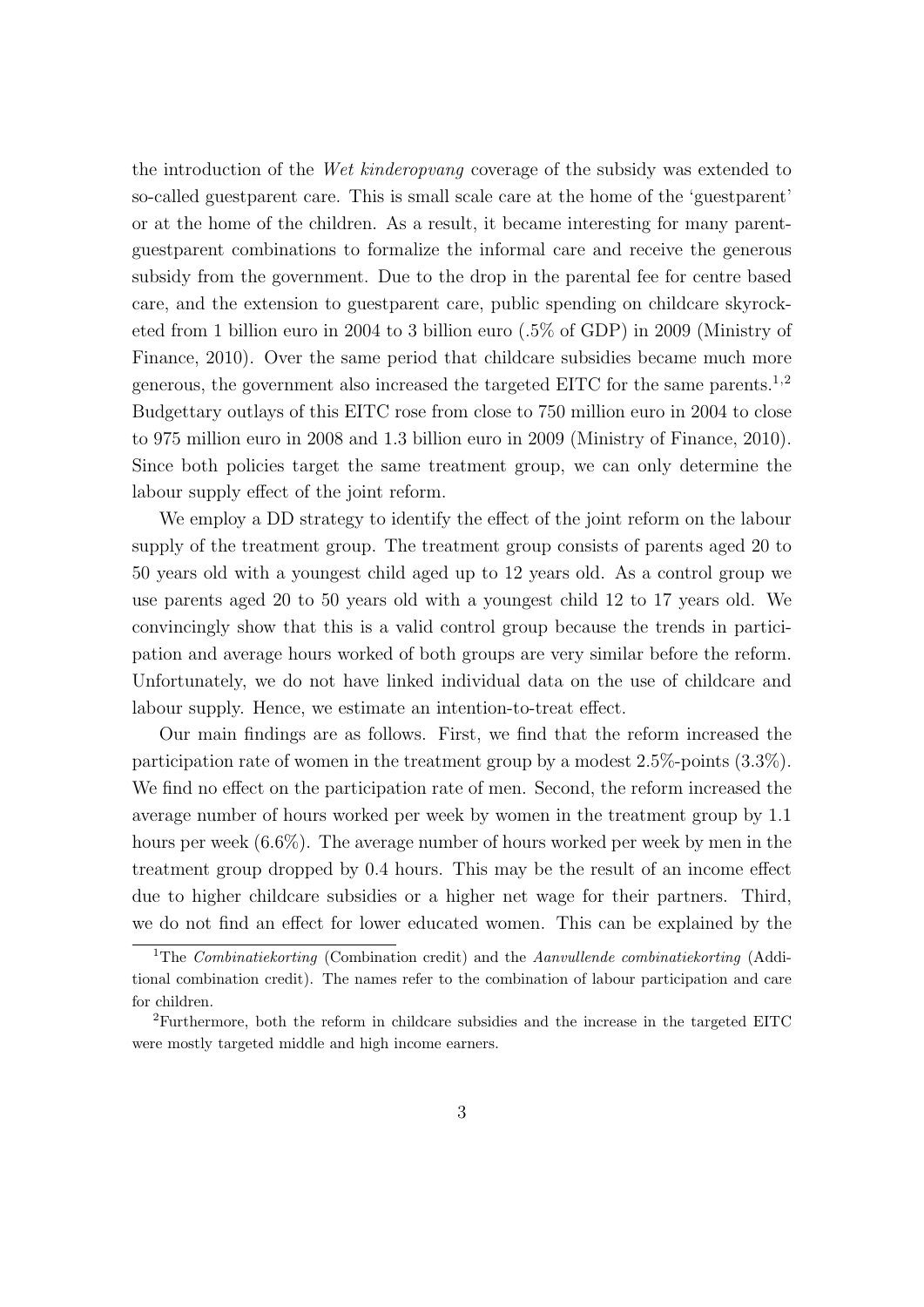fact that for low incomes the subsidies hardly changed in the reform. Fourth, we find larger effects for single mothers than for mothers in couples. These results are robust to a number of sensitivity checks.

There is an extensive literature that considers the relation between parental labour supply and the cost of childcare using cross-sectional data. An in depth overview is given in Blau and Currie (2006). They show that estimated (childcare) price elasticities of female labour participation range from 0.06 to -3.60. They argue that only a small part of this variation is due to differences in the composition of the sample or different data sources. Most of the variation seems to be due to identification problems related to the endogeneity of the explanatory variables. Unobserved characteristics are likely to influence both the cost of childcare (which  $e.g.$ depends on income) and the labour supply decision. To solve this problem, exogenous variation in the cost of childcare is needed. Therefore, the focus has shifted to quasi-experimental methods that use policy changes as exogenous variation in prices. As a result, there is a small but growing body of literature that studies the impact of changes in childcare costs resulting from policy reforms on labour supply.

Lundin et al. (2008) study the effect of changes in the price of childcare on female labour supply in Sweden, using regional variation in the effect of a policy reform that put a cap on prices for parents. The resulting average drop in the hourly childcare price for parents was  $55\%$ <sup>3</sup> Using difference-in-differences they estimate the effect on labour supply to be close to zero. They argue that they find an effect close to zero because the childcare system was already well-developed and highly subsidized before the reform.

Havnes and Mogstad (2011a) explore the effect of the introduction of universally accesible and subsidized childcare in Norway in the late 1970s. They apply a difference-in-differences approach using time and regional variation in the staged implementation of the policy to identify the effect of the price decrease on labour supply. They find that the reform increased the participation rate of mothers by just 1.1%-point (Havnes and Mogstad, 2011a, Table 2). Most of the increase in the use of formal childcare (94%) comes from substitution of informal childcare.

Gelbach (2002) estimates the effect of free provision of public schooling for young children on maternal labour supply in the US. He finds that public school enrollment increased participation of single mothers by 4%-points and average working hours by

 $3$ See Lundin et al.  $(2008, \text{Table 1}).$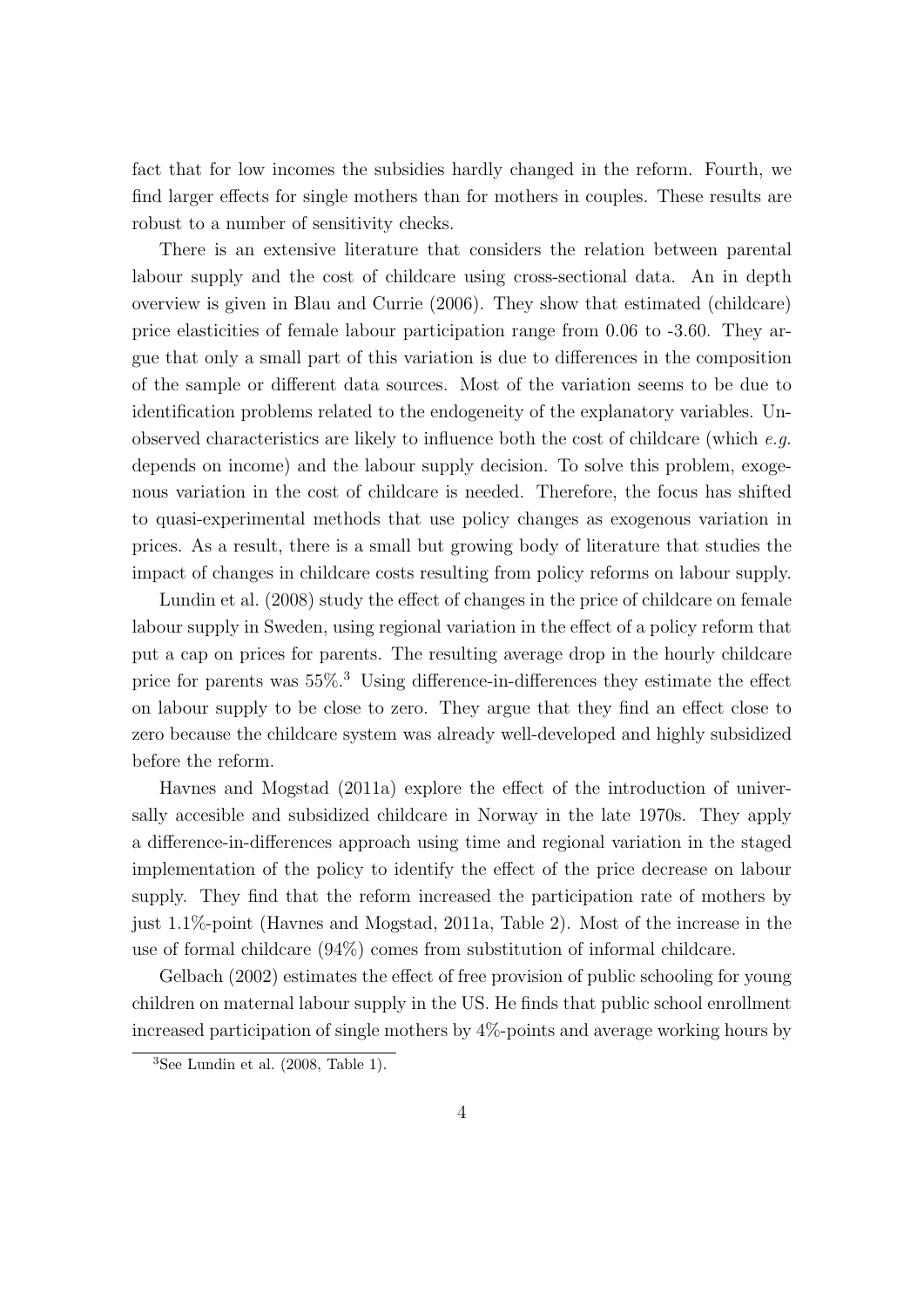2.2 hours per week. For the same reform, Cascio (2009) also estimates sizeable effects for single mothers, but finds no effect for mothers in couples. Fitzpatrick (2010) also estimates the effect of universal availability of prekindergarten programs on overall preschool enrollment and maternal labor supply in the US, using a regressiondiscontinuity design. She finds no effect on the labour supply of mothers. She argues that the difference with Gelbach (2002) is due to the later period she considers, where the participation of mothers was already high to begin with.

Finally, Lefebvre and Merrigan (2008) study a large natural experiment in Canada. They compare labour supply outcomes of mothers in Québec, where the cost of childcare was substantially decreased (to 5\$ a day), to outcomes of mothers in other regions in Canada. They find an effect on participation of mothers of 7.3%-points. Hours worked increase by 133 hours per year. Baker et al. (2008) study the same reform, using a different dataset, and find an increase in the employment rate of women in couples of 7.7%-points.

We believe our paper is an interesting extension to this small but growing body of literature. First of all, to the best of our knowledge, this is the first quasiexperimental study of the impact of childcare costs in a continental European country. This makes our results particularly informative for other continental European countries that are considering a substantial increase in childcare subsidies. Furthermore, we consider a very recent reform, which also contributes to the relevance of our results. Finally, we have ten years of prereform data. This allows us to formally test whether or not the treatment and control group share the same prereform trend. This is a crucial assumption in DD analyses. Some authors, e.g. Cascio (2009) and Havnes and Mogstad (2011a), have suggested that the large effects of the Canadian studies may have been driven in part by different trends in the treatment and control states. With our data we can show that the treatment and control group have the same prereform trend, and find similar small effects as Lundin et al. (2008), Cascio (2009) and Havnes and Mogstad (2011a).

The structure of the paper is as follows. Section 2 describes the main aspects of the reform we exploit in the empirical analysis. Our empirical methodology, including robustness checks, is discussed in Section 3. In Section 4 we present our dataset and some descriptive statistics. Section 5 presents the estimation results for participation and hours worked. Section 6 concludes and discusses directions for future research.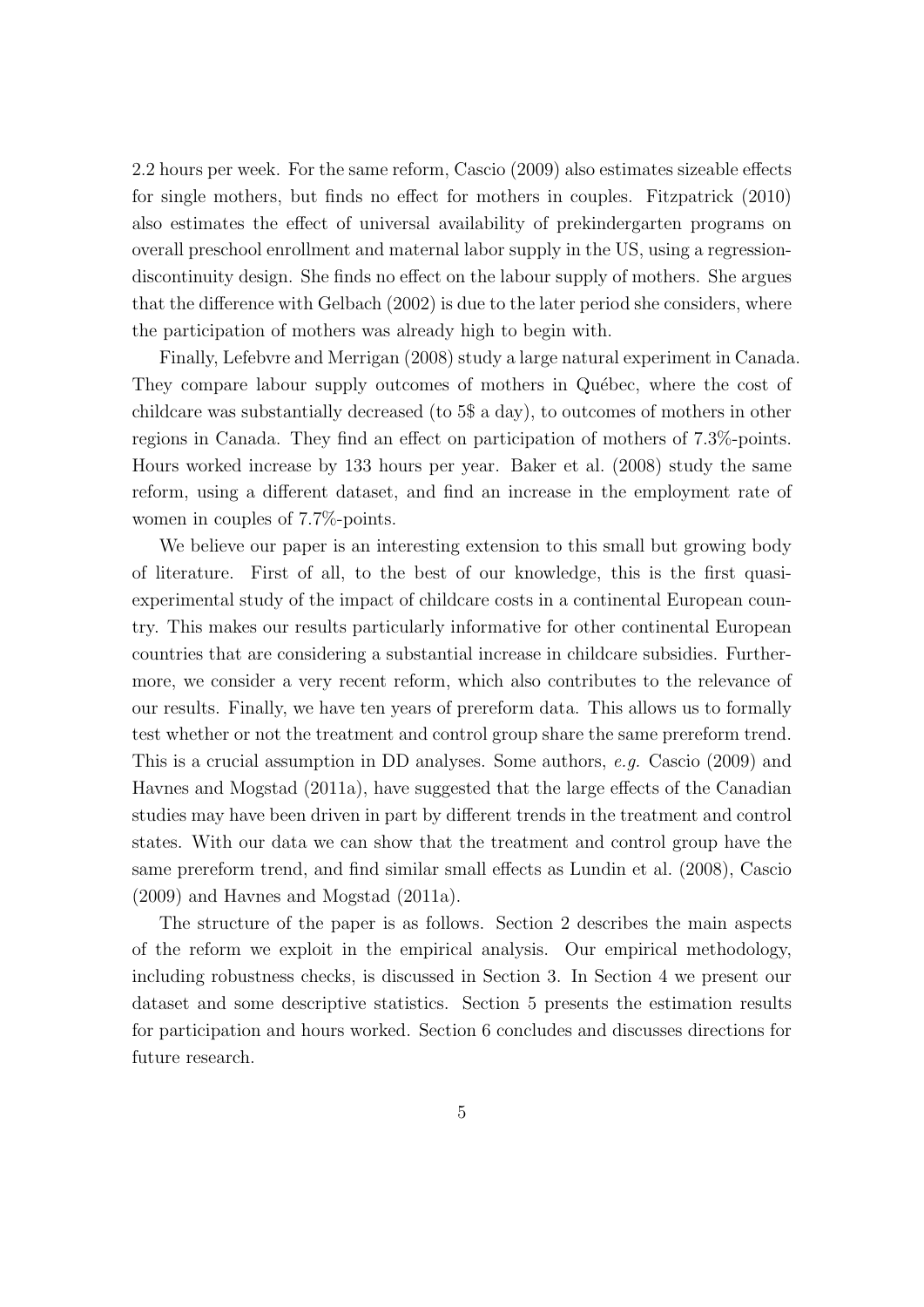# 2 The natural experiment

What we define as the policy reform is actually a series of policy changes that took place between 2005 and 2009, where the most important changes took place in 2006 and 2007 when the parental fee was cut in half. Below we give a short historical account of the policy changes, and indicate their significance.

Before the introduction of the Wet kinderopvang (Law on childcare) in 2005 there were three types of formal childcare places. In 2004, places subsidized by employers made up 67% of daycare places and 58% of out-of-school care places.<sup>4</sup> Places subsidized (directly) by local and central governments made up 9% of daycare places and 18% of out-of-school care places. The remainder, 24% of daycare places and 25% of out-of-school care places, were places that were not directly subsidized, but part of the formal childcare expenditures was tax deductible.

The introduction of the Wet kinderopvang in 2005 unified the subsidies for childcare places. From 2005 onwards, all formal places qualified for the same subsidy from the government. This increased the subsidy somewhat for parents with children going to a place that was not directly subsidized before 2005. With the introduction of the Wet kinderopvang so-called guestparent care also became eligible for the subsidy. This is small scale care at the home of the guestparent or the children. But the unification of the way places were subsidised and the extension to guestparent care had only a minor effect on public spending on formal childcare, see Table 1. Indeed, presumably because the subsidy was actually reduced somewhat for the highest incomes<sup>5</sup>, public spending actually fell slightly from 2004 to 2005. When we look at the number of childcare places, see Figure 1, there is hardly an effect on the growth rate in childcare places in 2005 relative to the preceding period. Hence, in our empirical analysis we do not expect to find large labour supply effects for 2005.

In 2006 and 2007 the subsidy rate was increased drastically. Figure 2 shows the resulting change in the parental contribution rate (for the first child) between 2005 and 2007. First, note that the parental fee depends on the income of the household. In all years, households with the lowest income receive the highest subsidy (up to 96% of the full price). For the lowest income households the subsidy rate hardly changed between 2005 and 2007. For the middle income households the subsidy rate

<sup>4</sup>Source: Statistics Netherlands (statline.cbs.nl).

 ${}^{5}$ See Plantenga et al. (2005).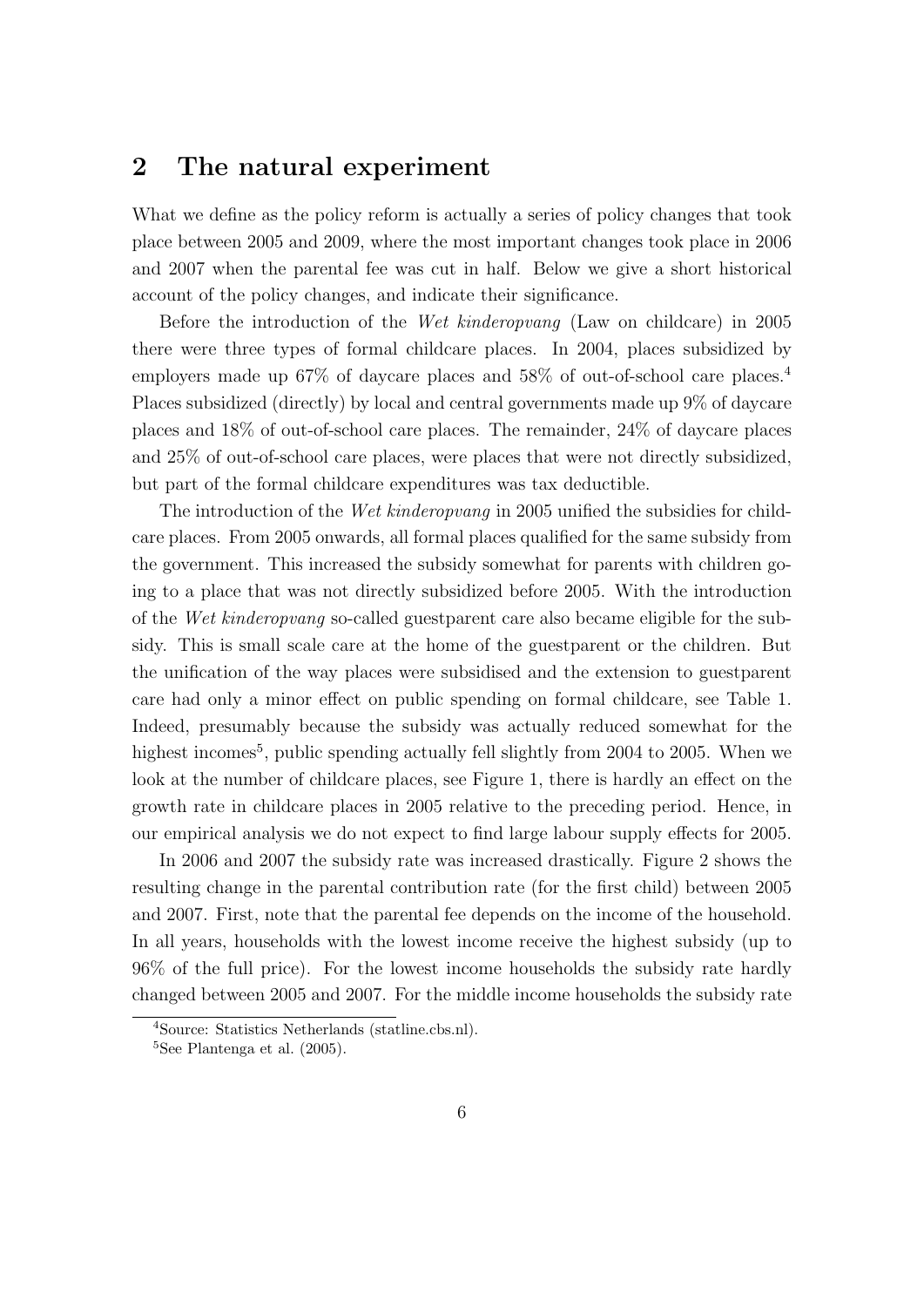

Figure 1: Child care places

Source: Statistics Netherlands (statline.cbs.nl).

Table 1: Public spending on childcare and tax credits for working parents (million of euro)

| Year                                                  | 2002 | 2003 |     | 2004 2005 2006 2007 |      |                                   | -2008 | -2009    |
|-------------------------------------------------------|------|------|-----|---------------------|------|-----------------------------------|-------|----------|
| Childcare subsidies                                   | 725  |      |     |                     |      | 755 1028 1001 1343 2058 2825 3034 |       |          |
| Tax credits working parents <sup><math>a</math></sup> | 415  | 465  | 740 | -830                | -865 | -980                              |       | 950 1250 |

Source: Ministry of Finance (2010) and own calculations (imputation of employers' contribution for childcare up to 2007 with data from the Ministry of Social Affairs and Employment (personal communication)).

<sup>a</sup> Public spending on Combinatiekorting and Aanvullende combinatiekorting.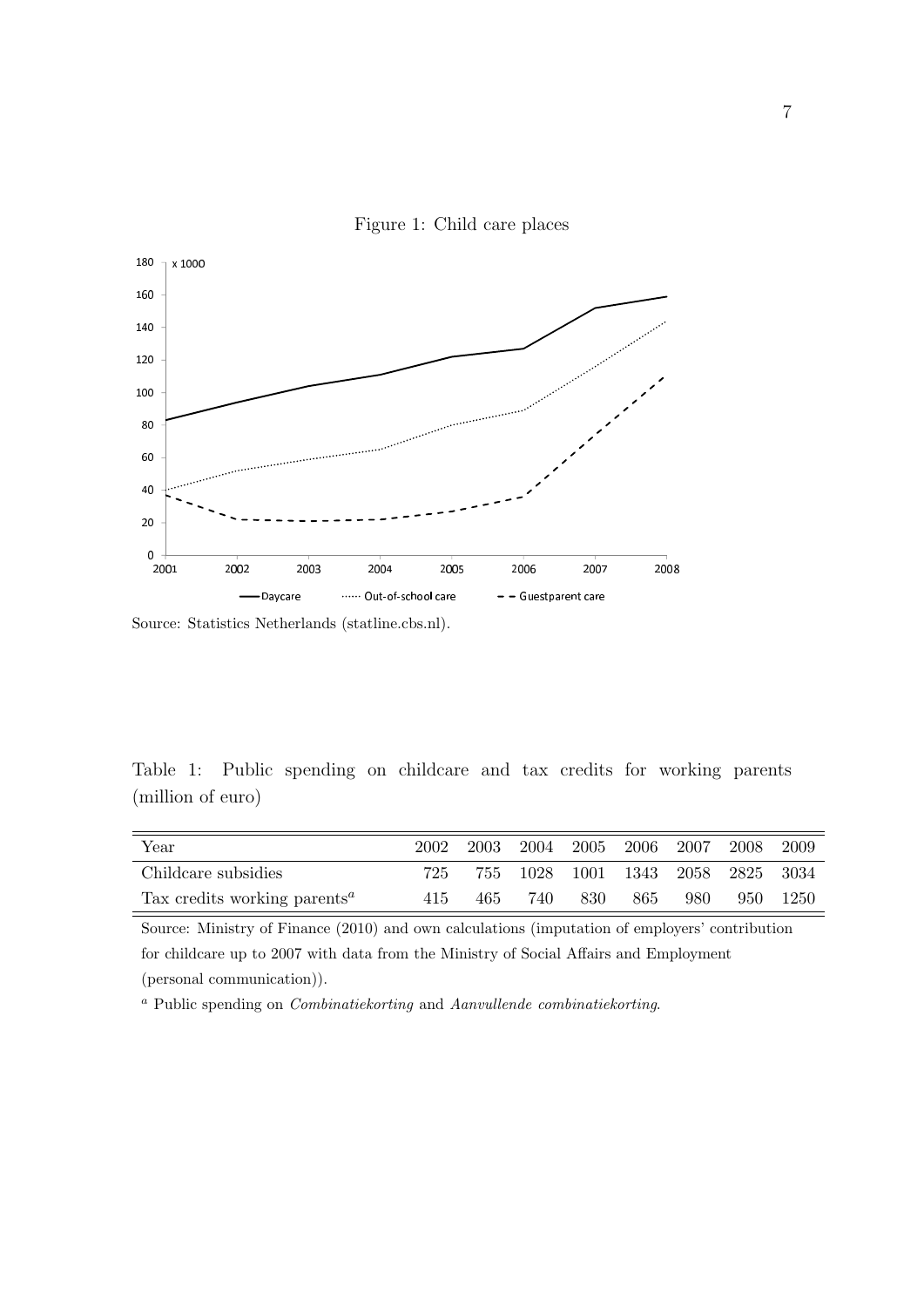went up by 20 to 40%-points, whereas the increase in the subsidy for the highest income households was somewhat smaller than for middle income households. On average, the parental cost share in the full price dropped from 37% in 2005 to 18% in 2007.<sup>6</sup> Next to the drop in parental fees, from 2007 onwards schools were obliged to act as an intermediary for parents and childcare institutions to arrange out-ofschool care. Figure 2 further shows that at the end of our dataperiod, in 2009, the parental fee was raised again somewhat, but relative to 2005 there was still a large drop for most middle and high income households. In the empirical analysis we also estimate the effect of the policy changes on labour participation by level of education. It is important to note that, on average, low educated women have a low household income where there was hardly any change in the parental contibution rate.

Figure 1 shows that the dramatic drop in the contribution rate in 2006 and 2007 spurred the growth in the use formal childcare in 2006 and beyond. Also, guestparent care took a high flight. As a result, public spending on formal childcare skyrocketed, increasing from 1 billion euro in 2005 to 3 billion euro in 2009, see Table 1.

In DD analyses it is crucial to consider other policies that might influence the outcome variables for the treatment or control group (differently). We carefully examined various changes in taxes and subsidies and found that there were no substantial changes in taxes or subsidies targeted at the treatment or control group, apart from one. The only complication comes from changes in the EITCs for working parents with a youngest child up to 12 years old, the Combinatiekorting (Combination credit) and the Aanvullende combinatiekorting (Additional combination credit). These EITCs are also targeted exclusively at our treatment group. Figure 3 shows the change in the sum of the Combinatiekorting and Aanvullende combinatiekorting for secondary earners and single parents (mostly women) over the period 2001-2009. Table 1 gives the changes in public expenditures on these credits. Between 2001 and 2004 these credits increased from 138 to 514 euro, and public expenditures increased from 415 to 740 million euros between 2002 and 2004. Between 2004 and 2008 there was an almost similar rise in the individual subsidy from 514 euro to 858 euro, and in 2009 there was another increase for secondary earners and single parents with

<sup>&</sup>lt;sup>6</sup>Source: Tax Office data provided by the Ministry of Social Affairs and Employment (personal communication).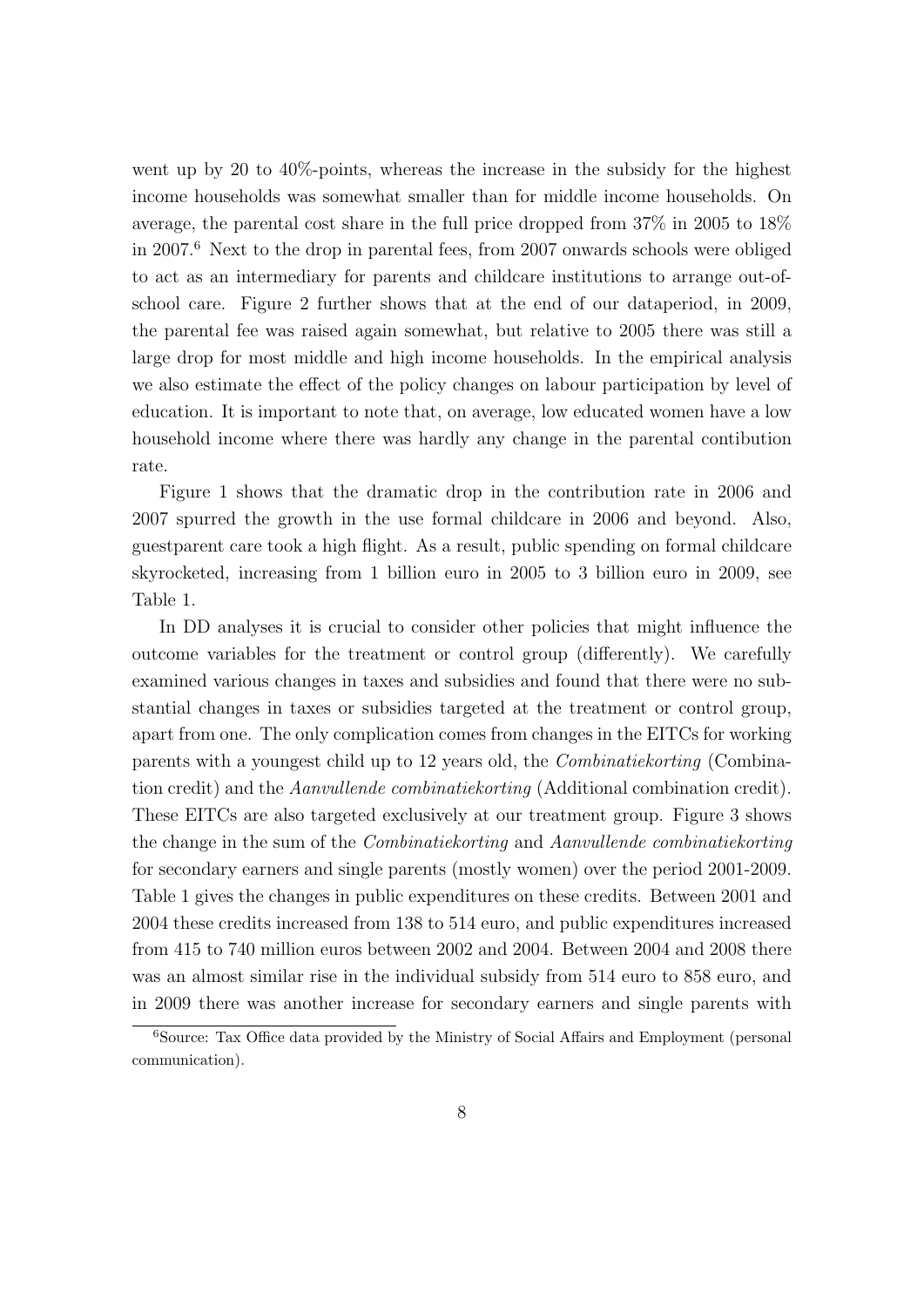

Figure 2: Parental contribution rate for the first child

Source: own calculations using publicly available subsidy tables.





Source: Tax Office.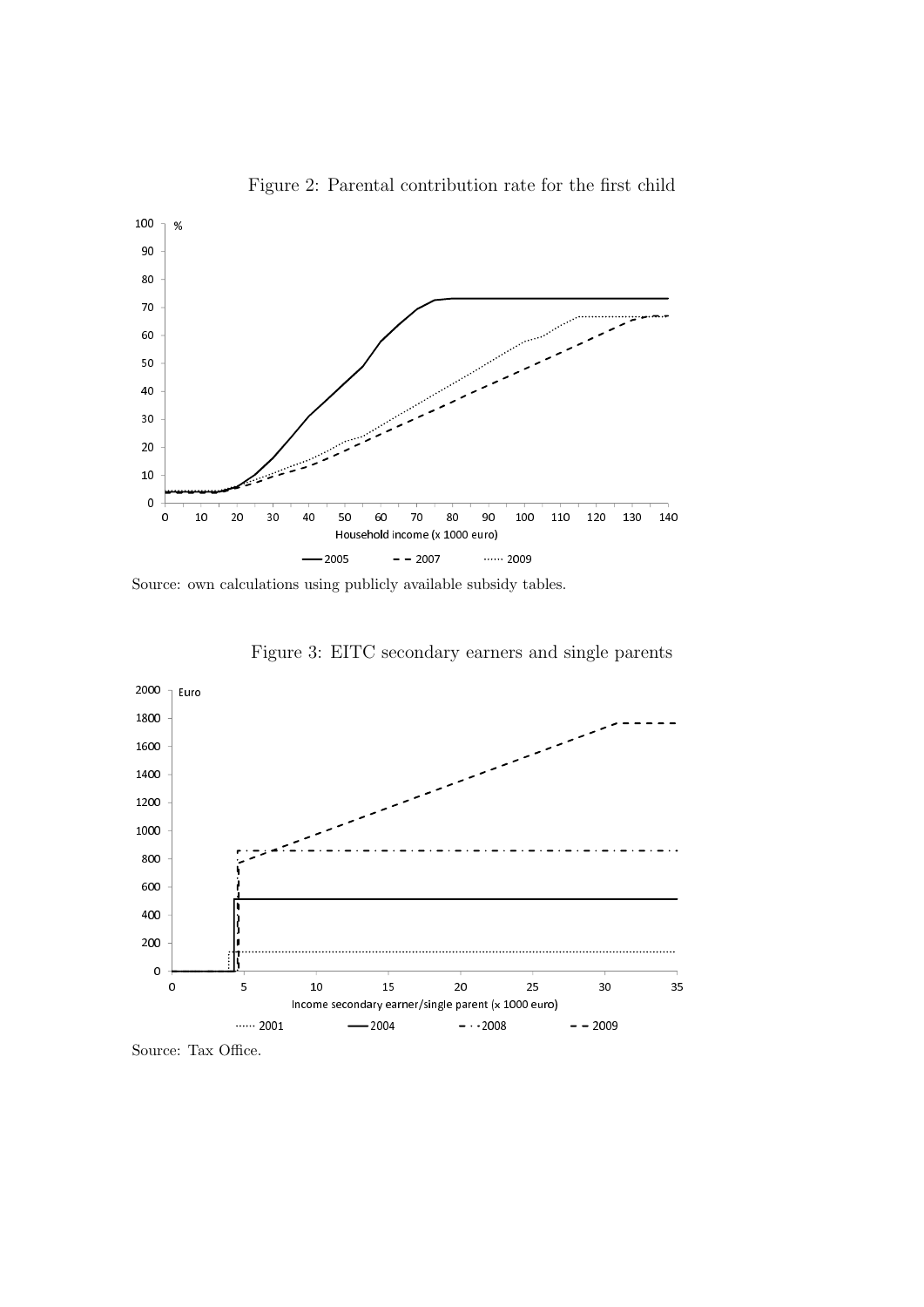substantial earnings. In 2009, the maximum credit was 1765 euro, where the maximum was reached at 30,803 euro of gross individual income (in 2009 the minimum wage of a fulltime worker was 16,776 euro). Since these credits target the same group as childcare subsidies, we can only determine the joint effect of the changes in childcare subsidies and these credits. Note however, that over the period 2005-2008 there was a rise in the tax credits quite similar to the period 2001-2004. Hence, part of the rise in the targeted EITCs is captured in the prereform trend. Furthermore, note that the change in the credits for working parents in 2009 was mostly targeted at middle and high income earners, like the change in childcare subsidies.

# 3 Methodology

We estimate the effect of the policy change on labour participation using a differencein-differences (DD) approach (see e.g. Angrist and Pischke, 2009; Blundell and Costa Dias, 2009; Imbens and Wooldridge, 2009). This method estimates the effect of a reform by comparing the change in outcomes of the treatment group before and after the reform, using the change in outcomes of a valid control group to control for other changes over time. Our treatment group consists of parents influenced by the change in child care cost, which in the Netherlands are parents with a youngest child up to 12 years old.

The control group should not be influenced by the policy change, but should be comparable to the treatment group. We use parents with a youngest child living at home aged between 12 and 18. These parents are not eligible to care subsidies but are otherwise quite similar to parents in the treatment group. The common trend assumption requires that in the absence of the policy reform the change in outcome of the treatment group would have been equal to the change in the outcome of the control group. By definition this assumption cannot be tested. However, we have data on ten years before the reform, so we can formally test whether this assumption holds in the pre-reform period. In Section 5 we estimate the pre-reform trend for both groups and we also estimate placebo treatment effects in periods before the reform.

We also need the policy change to be exogenous for an unbiased estimate of the treatment effect. A problem would arise if, for example, the government was anticipating certain behavior when deciding to pass the new law. Also if parents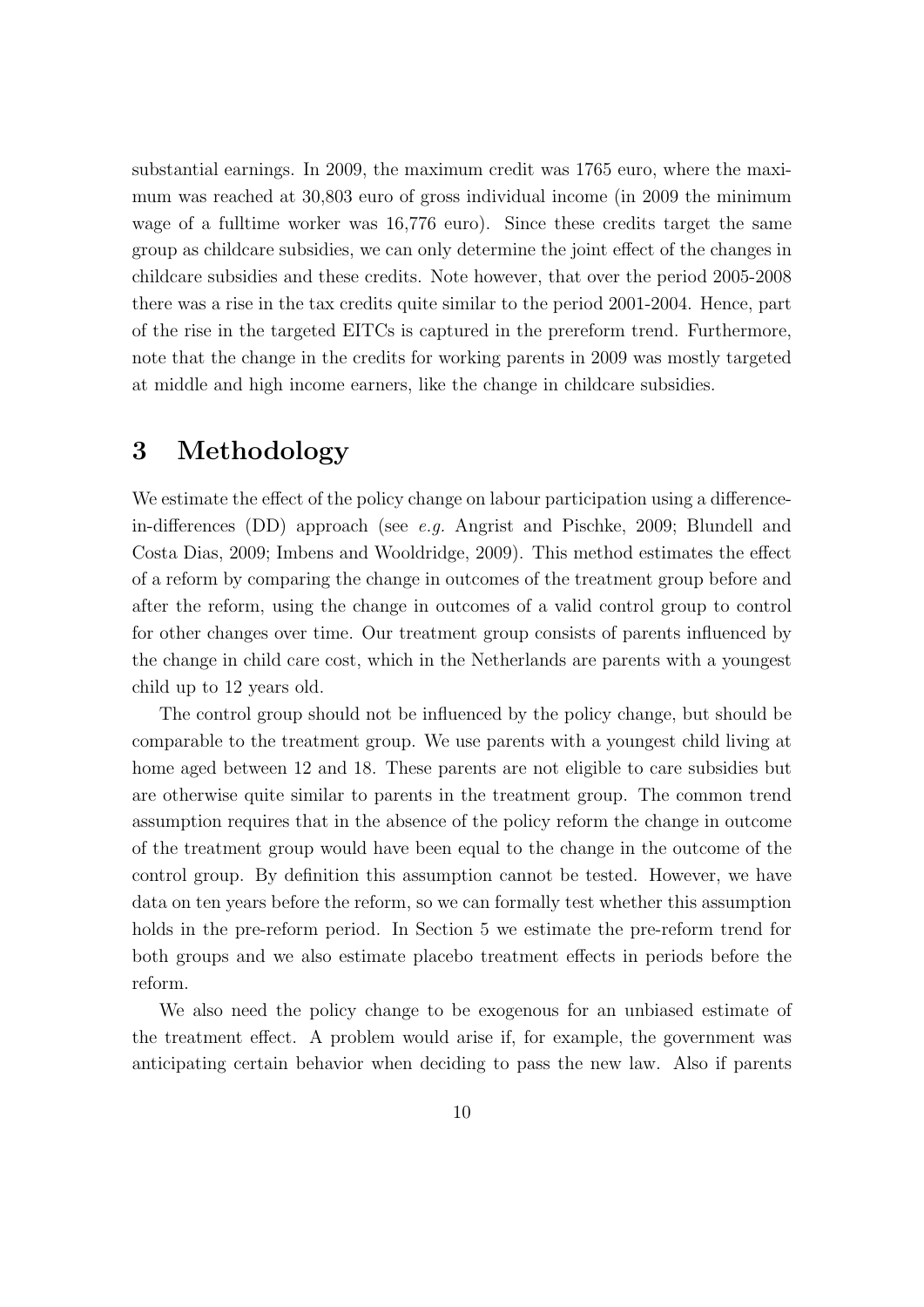expected the policy change in advance and adapted their behavior before 2005 this would create a problem for estimating the treatment effect. In our case, both issues are unlikely. First, inspection of the data shows that there is no change in the longterm trend in the years before the reform that could have induced the policy changes from 2005 onwards. Second, the most important policy change is the reduction of the parental fee in 2006-2007. Since this reduction was not included in the law on childcare in 2005 parents were unable to anticipate these changes before 2005. Both assumptions are supported by the outcomes of the placebo tests that we report in Section 5.

Finally, there should not be a change in the composition of the treatment and control group not controlled for by observable characteristics. To assess whether this is the case, we compare characteristics of the treatment and control group before and after the policy change in Section 4 and find that the composition of both groups in terms of observable characteristics is quite stable.

To estimate the treatment effect on participation, we regress participation status on a year fixed effect  $(\alpha_t)$ , a group fixed effect  $(\gamma_g)$ , individual characteristics  $(X_i)$ and a set of treatment dummies for each year after the reform  $(D_{gs})$ :

$$
y_{igt} = \alpha_t + \gamma_g + X_i \beta + \sum_{s=2005}^{2009} \delta_s D_{gs} + \epsilon_{igt}.
$$
 (1)

 $D_{gs}$  is a set of dummies equal to one if individual i belongs to the treatment group in year s. The common trend is captured by the year fixed effects, while the constant difference in participation between the treatment and control group is captured by the group effect. Individual characteristics are included to control for possible changes in the composition of the groups over time, although we will show that these changes are small. In equation (1) we allow the treatment effect to be different in each year after the policy change. We impose restrictions on the effects if the estimated coefficients are not significantly different from each other. To correct for potential heteroskedasticity we report robust standard errors (Bertrand et al., 2004). Since we are interested in the population average effect, we weight all regressions using sample weights (Cameron and Trivedi, 2005).

Participation is a discrete variable, so equation (1) is a linear probability model. This model may suffer from the problem that the estimated probabilities could be outside the 0-1 interval. After estimation we check whether this is the case and also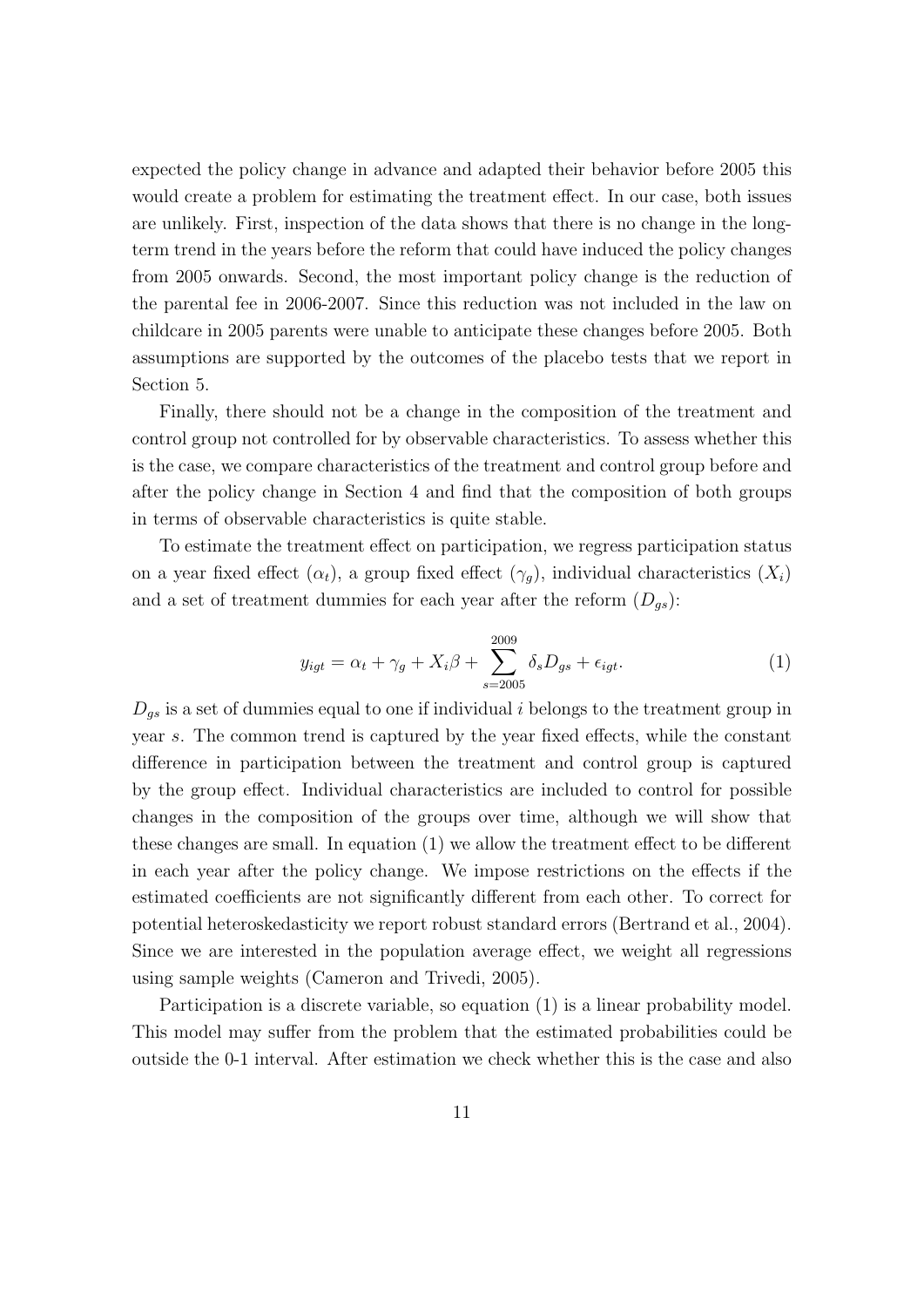estimate a probit model as a robustness check.

Next, we estimate the effect on hours worked per week. We follow Angrist and Pischke (2009) and estimate a linear model with the same sample of individuals as for participation. So we estimate equation (1) with  $y$  denoting the number of hours worked, potentially zero. Hours worked has a mass point at zero. Therefore we also estimate a tobit model as a robustness check. Finally, we also estimate the Heckman selection model (Heckman, 1979) which allows for different effects of the covariates on the participation decision and the hours decision. The Heckman model ideally involves an exclusion restriction to identify the parameters. In our case it is difficult to find a variable that influences the participation decision but not the hours decision. So we use the same set of explanatory variables in both equations and identify the parameters from the non-linearity in the correction for selection.

## 4 Data

We use data from the Dutch Labour Force Survey (*Enquete Beroepsbevolking*) from Statistics Netherlands. The survey is performed annually and includes around 80,000 individuals per year. We have repeated cross-sections for the period 1995-2009. Since the reform started in 2005, we have a long data set preceding the policy change, so we have sufficient information to check the common trend assumption crucial in DD analyses. The survey includes labour supply information (participation and average weekly hours worked), individual characteristics (age, gender, education level, native/immigrant, married couple/unmarried couple/single) and household characteristics (number of children, age of the children).<sup>7</sup> We use sample weights in the regression to estimate effects that are representative for the Dutch working age population.

From this dataset we select our treatment group of parents with a youngest child aged up to 12 years old. Furthermore we restrict the analyses to parents aged

<sup>7</sup>For each year we restrict our sample to individuals that were interviewed in person. Apart from these, there were around three follow-up interviews of the same individuals within one year by telephone. Since these are considered less reliable and most outcomes do not change a lot within a year (Statistics Netherlands, 2009, see), we decide to only use the in-person interviews. Unfortunately, we could not make this distinction for 2009, so we have about four times more observations in 2009 than in the others years.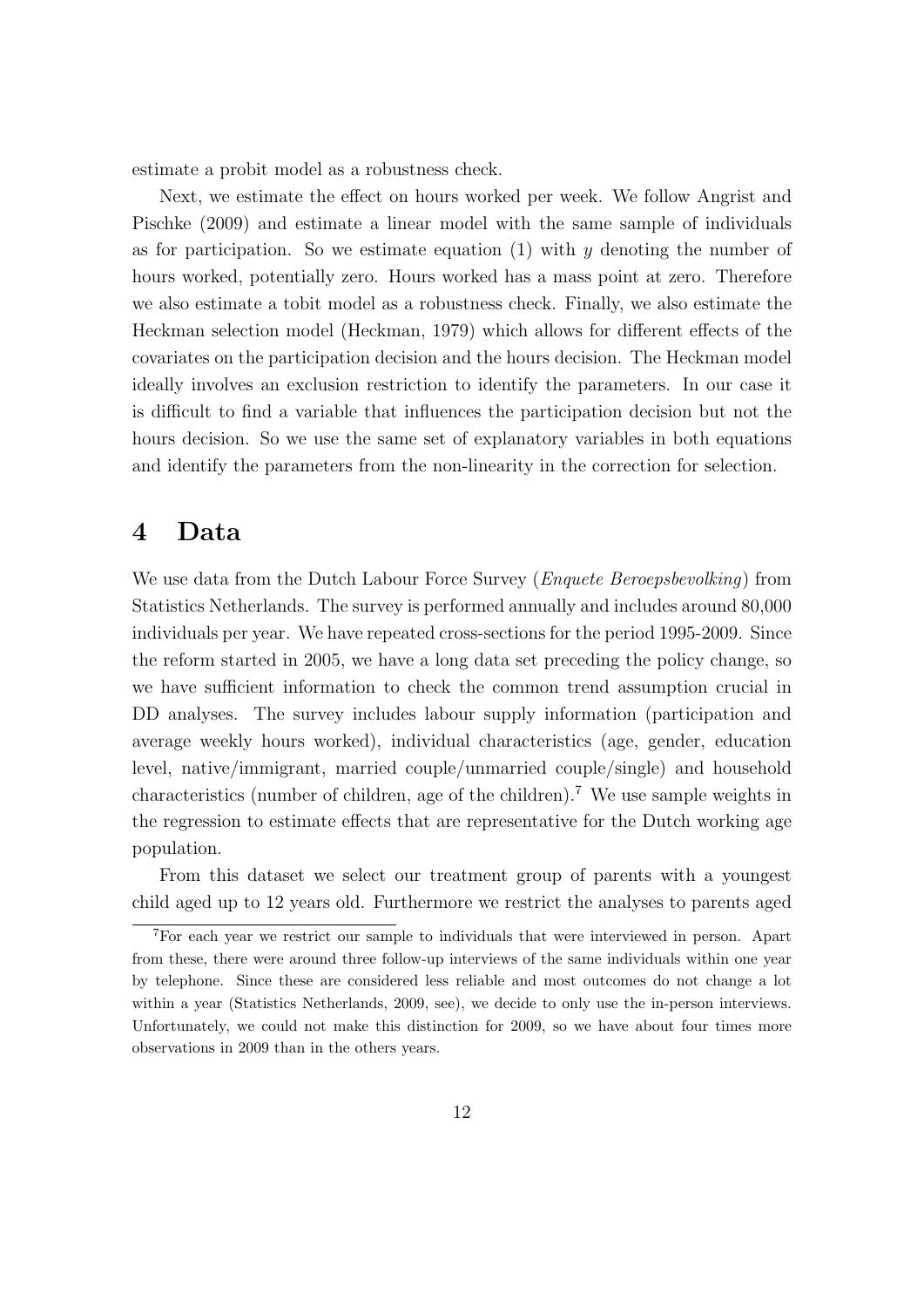|                    | Treatment Group |           | Control Group |           |
|--------------------|-----------------|-----------|---------------|-----------|
|                    | 2000-2004       | 2005-2009 | 2000-2004     | 2005-2009 |
| Participation      | 0.67            | 0.75      | 0.73          | 0.77      |
| Worked Hours       | 14.53           | 17.07     | 17.27         | 18.50     |
| Age                | 35.74           | 36.48     | 43.92         | 44.69     |
| High educated      | 0.24            | 0.30      | 0.18          | 0.20      |
| Low educated       | 0.30            | 0.23      | 0.41          | 0.33      |
| Single             | 0.10            | 0.10      | 0.15          | 0.16      |
| Immigrant          | 0.23            | 0.24      | 0.19          | 0.20      |
| Household size     | 3.90            | 3.89      | 3.83          | 3.81      |
| Age youngest child | 4.41            | 4.59      | 14.33         | 14.33     |
| Observations       | 60379           | 82151     | 16706         | 27272     |

Table 2: Characteristics women in treatment and control group before and after the policy reform

Values are means weighted with sample weights. Source: Labour force survey (Statistics Netherlands).

between 20 and 50 years old. This gives us 202,106 observations for mothers and 179,548 observations for fathers. As a control group we select all parents with a youngest child aged between 12 and 18. Restricting the control group to parents aged between 20 and 50 years old gives 61,127 observations for women and 45,129 observations for men.

As discussed in Section 3 it is important that the composition of the groups remains the same before and after the policy change. To investigate whether this is the case for women we show characteristics of the treatment and control group for 2000-2004 and 2005-2009 in Table 2. The table shows the outcome variables participation and hours worked per week and the explanatory variables age, education (in categories low, middle and high educated), a dummy for being single, a dummy for being an immigrant, the size of the household (in the regression we only include a dummy for large households) and the age of the youngest child (not included in the regression).

Differences in most characteristics are small, though of course there is a substantial difference in the age of the parent and the age of the youngest child. Mothers in the control group are slightly more likely to be single. Mothers in the control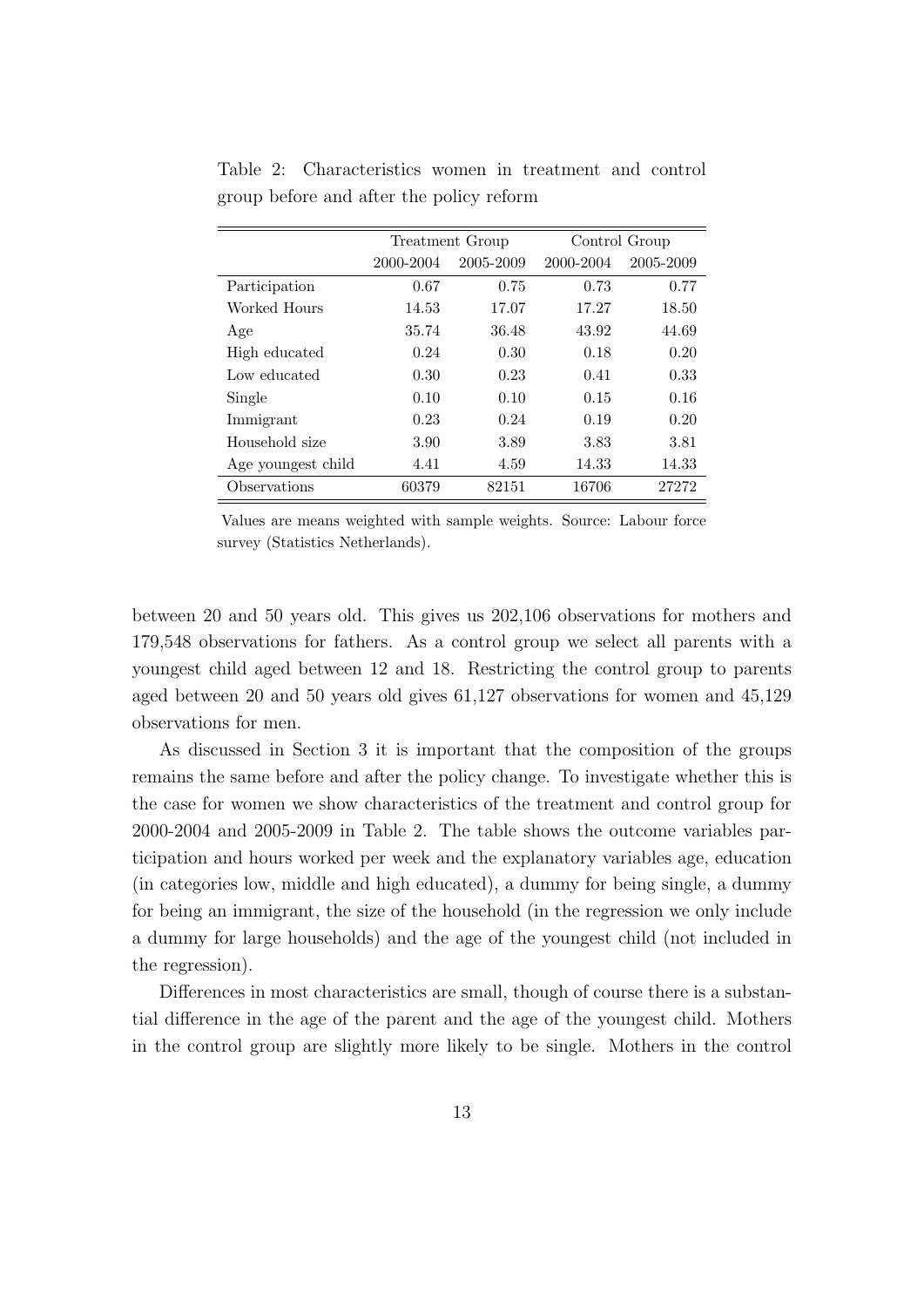group are also somewhat lower educated. The share of immigrants is slightly higher in the treatment group, which could be explained by the higher fertility rate of immigrants. More importantly, the changes in characteristics within each group are small. In both groups only the average age and education level increase slightly. So as far as any changes occur, they are quite similar in control and treatment group and we conclude that changes in composition of the groups are unlikely to harm the estimation results.

### 4.1 Participation

In the DD method we compare the outcomes of the treatment and control group over time. In Figure 4 we plot participation rates of women and men for the two groups. The solid vertical line marks the start of the policy reform. For women we see that both the treatment and control group exhibit an upward trend before the policy change, while participation is always higher for the control group. Furthermore, the rate of growth is very similar for the two groups. This indicates that the control group is suitable for the DD analysis for women.

For men we do not observe a trend, participation is rather stable. The participation of the treatment and control are almost identical over the years, hence also for men the control group seems valid.

As a more formal check, taking into account changes in the characteristics within the groups, we perform a pooled regression on participation for the treatment and control groups including all individual characteristics and a group fixed effect, for the pre-reform period. We also include a linear trend interacted with the group dummy. In this way we obtain an estimate of the long-term trend for each group, while controlling for the observable characteristics. The estimation results are presented in Table 3. Both for women and men the estimated trends are very close and we do not reject the hypothesis that they are equal.

### 4.2 Hours worked per week

In Figure 5 we plot the average number of hours worked per week, for women and men. Again we see that there is a clear upward trend for women, both in the treatment and control group. The rate of increase is very similar in both groups before the policy change, such that also for hours worked the control group seems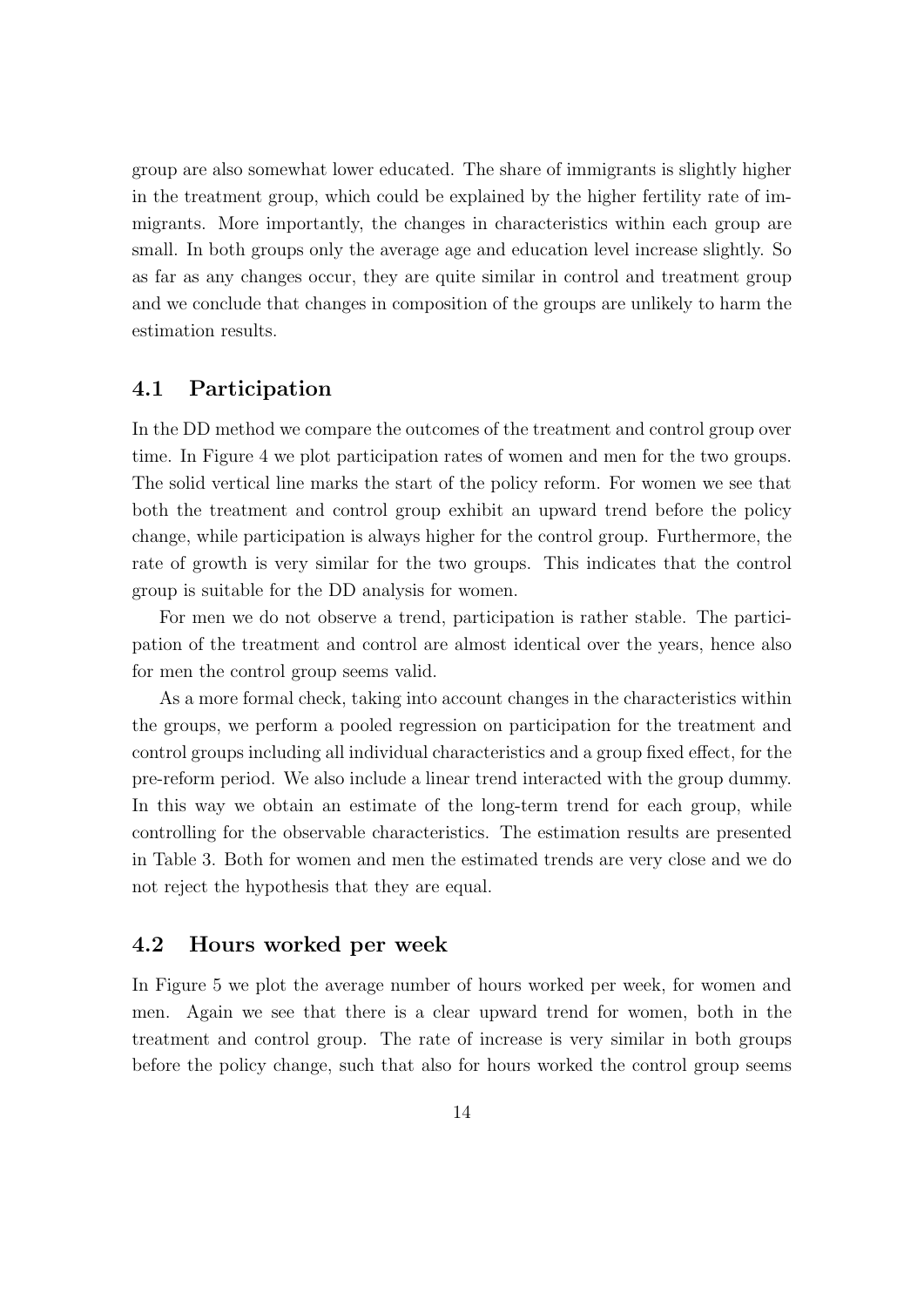

Figure 4: Labour participation

Source: Labour Force Survey (Statistics Netherlands)

Figure 5: Hours worked per week



Source: Labour Force Survey (Statistics Netherlands)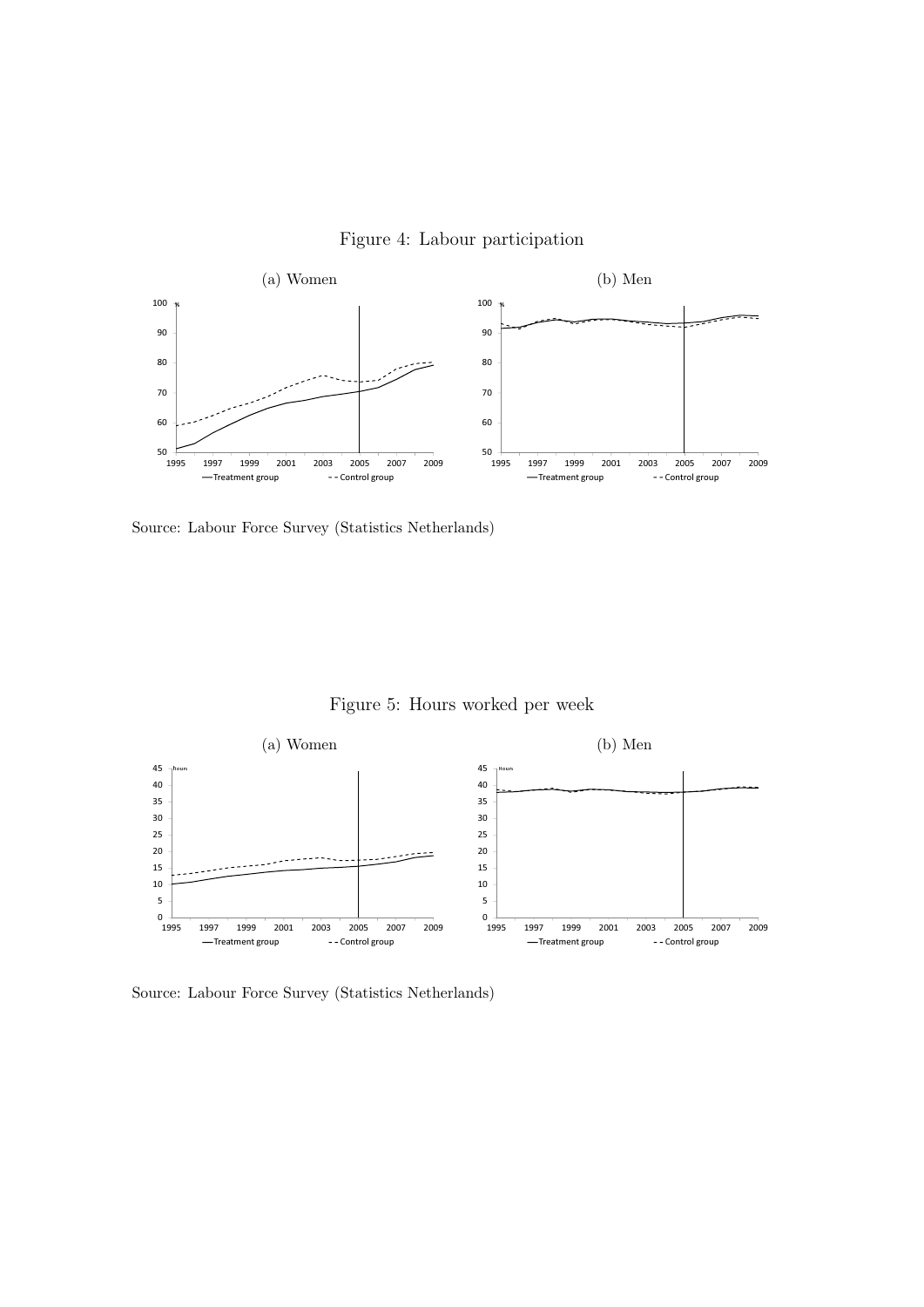|                            |            | Participation | Hours worked per week   |
|----------------------------|------------|---------------|-------------------------|
|                            | Women      | Men           | Men<br>Women            |
| Trend treatment group      | $0.020***$ | $0.004***$    | $0.390***$<br>$-0.029$  |
|                            | (0.000)    | (0.000)       | (0.022)<br>(0.020)      |
| Trend control group        | $0.021***$ | $0.003***$    | $0.446***$<br>$-0.085*$ |
|                            | (0.001)    | (0.001)       | (0.046)<br>(0.041)      |
| Included years             | 1995-2004  | 1995-2004     | 1997-2004<br>1997-2004  |
| <i><b>Observations</b></i> | 153809     | 133568        | 104772<br>121675        |
| P-value test equal trends  | 0.834      | 0.180         | 0.223<br>0.269          |

Table 3: Trendtest participation and hours worked per week

Note: Standard errors in parentheses, \* denotes significant at 10% level, \*\* at 5% level and \*\*\* at 1% level. Individual characteristics and a group fixed effect are included but not reported.

suitable for the DD analysis. For men the number of hours worked is very stable between 1995 and 2004 and the values for the treatment and control group are almost identical.

We estimate trends for treatment and control group, while controlling for observable characteristics in the same way as for participation. We find that the trends are most similar when data from 1997 onwards is used.<sup>8</sup> In Table 3 the positive trend for women is very similar in the treatment and control group and equality is not rejected. For men we find no significant trend for the treatment group and a small negative trend for the control group that is significant at the 10% level. The difference between the two is not significant. So we conclude that for hours worked the common trend assumption is unlikely to be violated for both women and men using data from 1997 onwards.

# 5 Estimation results

### 5.1 Participation rate of women

We first present the estimation results for the effect of the reform on the participation rate of all women in the treatment group, and subsequently we consider the results

<sup>&</sup>lt;sup>8</sup>Before 1997 the trends of the control and treatment group are slightly different, so we decided to use data from 1997 onwards.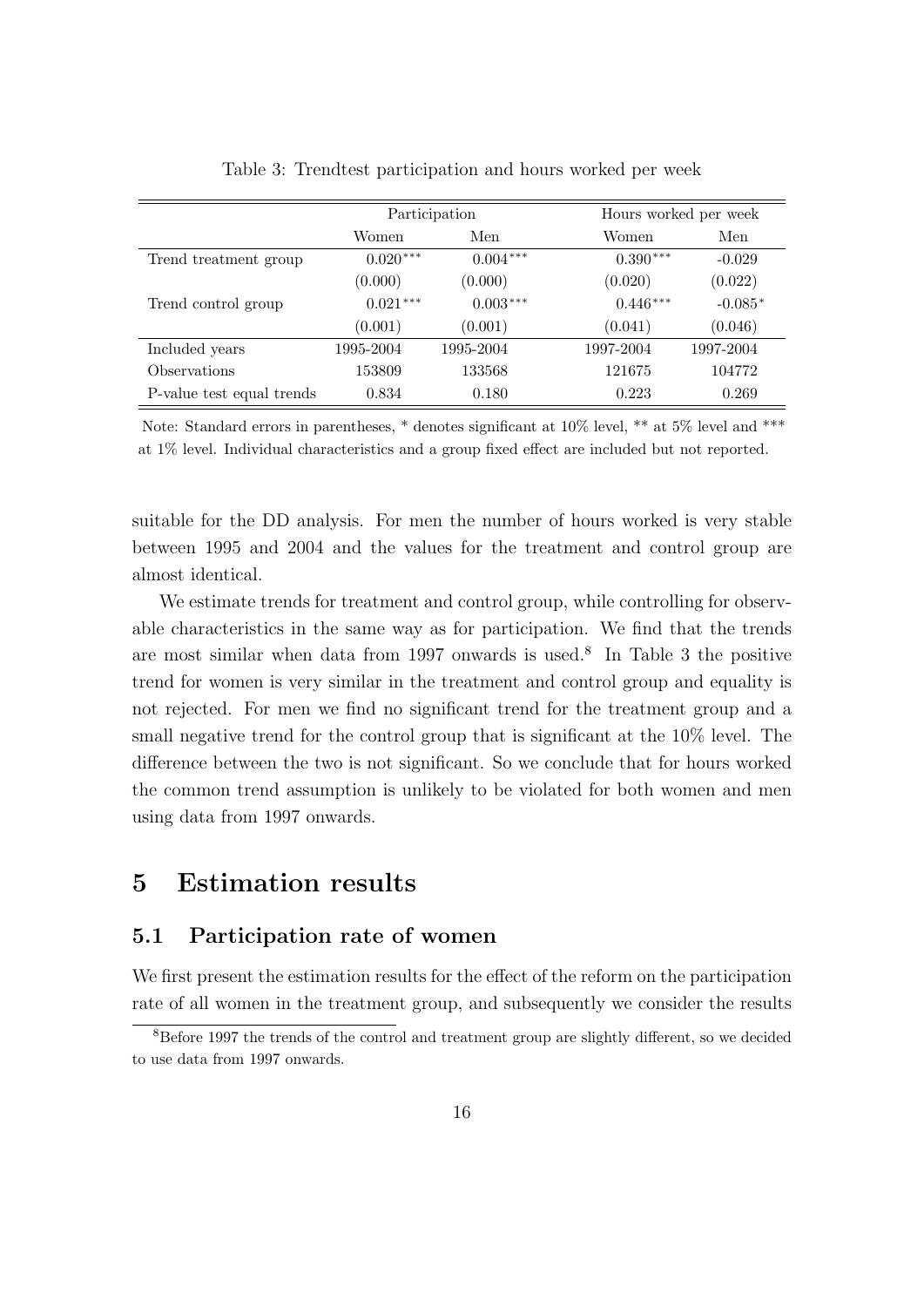for subgroups.

#### 5.1.1 All women

We estimate equation (1) for participation and show results in Table 4. In column (1) we estimate 5 year-specific treatment effects. We find positive coefficients for each treatment year. In 2005 and 2007, the effect is not significantly different from zero. The estimates of the control variables are all significant and as expected. The treatment group dummy has a negative coefficient. Also lower educated women, immigrants, single women and women in large families have a lower participation rate. High educated women participate more (than middle educated women). The effect of age is non-linear, increasing up to a peak around age 37.

In a formal test we can not reject that the treatment effects per year are equal. We show results with two treatment effects in column (2). We distinguish between the first three years and the last two years, which might be considered the short and medium run effect of the reform. Both estimates are significantly positive at the 1% level. In the first three years the effect is 1.6%-points (which is an increase in the participation rate of 2.3%), while in the last two years it increases to 2.5%-points (3.3%). The effect of the other variables does not change. When estimating two treatment effects, we still cannot reject that they are equal (see the p-value in last line). For completeness, when we estimate one single treatment effect for 2005-2009, we estimate an effect of 0.020 (significant at the 1% level).

As noted in Section 3 the linear probability model may predict values outside the 0-1 interval. We find that only 0.14% of the predicted values are (slightly) larger than 1. Still, as a robustness check we present estimates of a probit model in column (3). We find very similar treatment effects (reported values are average marginal effects). As a final robustness check we estimate the specification in column (2) with data from 2001 onwards in column (4). Again we find similar treatment effects.

The validity of our estimates depends critically on the common trend assumption. To further assess the plausibility of this assumption we estimate placebo treatment effects. Specifically, we estimate a treatment effect for some years before 2005. Since no relevant policy change occured in this period we should not find a significant effect. If we do find an effect this could indicate that the control and treatment group do not have the same pre-reform trend. We divide our dataset in three 5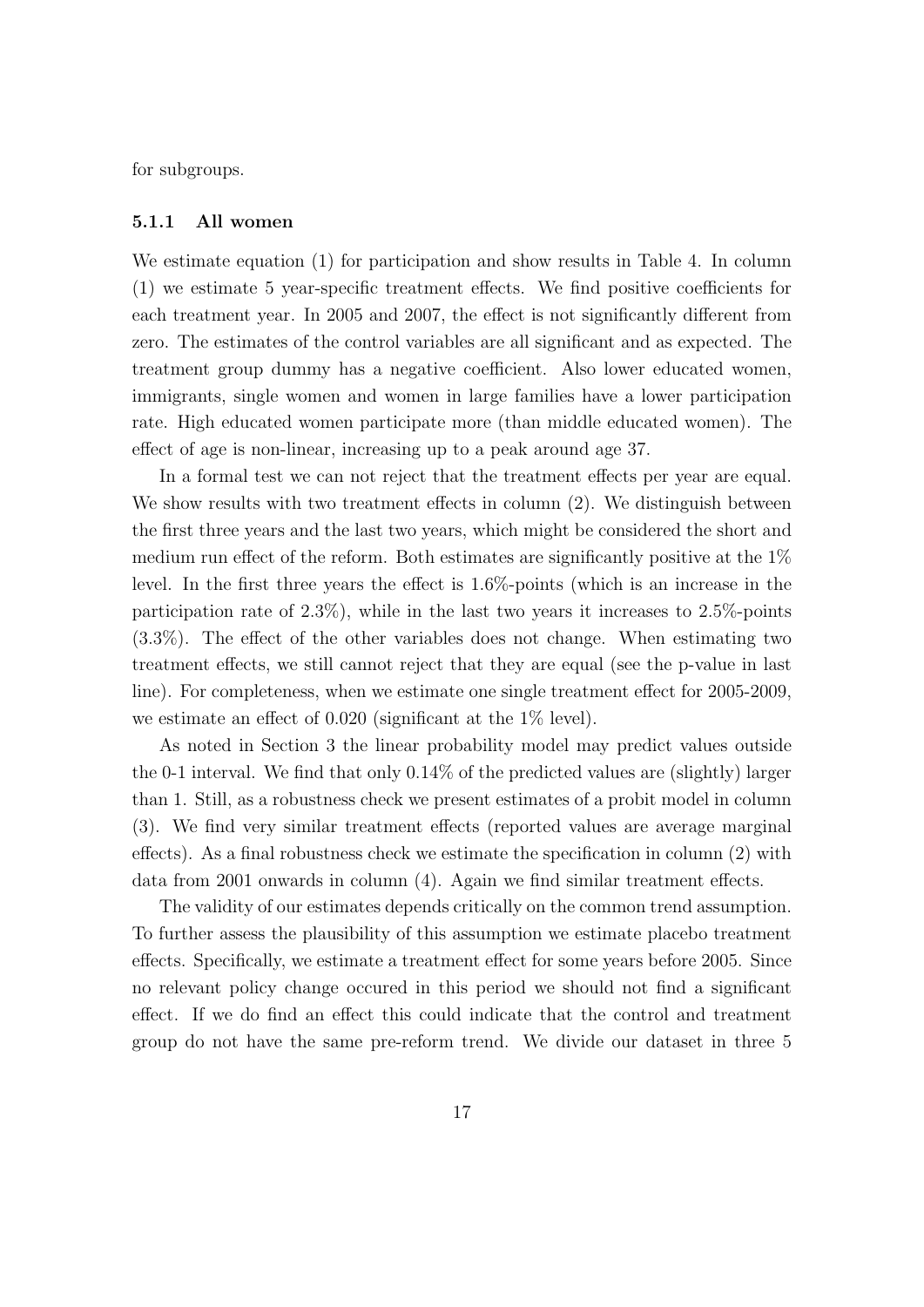|                                      | (1)         | (2)         | (3)                     | (4)         |
|--------------------------------------|-------------|-------------|-------------------------|-------------|
|                                      | <b>OLS</b>  | <b>OLS</b>  | Probit                  | OLS (01-09) |
| Treatment 2005                       | 0.014       |             |                         |             |
|                                      | (0.009)     |             |                         |             |
| Treatment 2006                       | $0.021**$   |             |                         |             |
|                                      | (0.010)     |             |                         |             |
| Treatment 2007                       | 0.014       |             |                         |             |
|                                      | (0.010)     |             |                         |             |
| Treatment 2008                       | $0.023**$   |             |                         |             |
|                                      | (0.009)     |             |                         |             |
| Treatment 2009                       | $0.027***$  |             |                         |             |
|                                      | (0.005)     |             |                         |             |
| Treatment $05/06/07$                 |             | $0.016***$  | $0.013**$               | $0.023***$  |
|                                      |             | (0.006)     | (0.006)                 | (0.007)     |
| Treatment $08/09$                    |             | $0.025***$  | $0.022***$              | $0.032***$  |
|                                      |             | (0.006)     | (0.007)                 | (0.007)     |
| Group                                | $-0.082***$ | $-0.082***$ | $-0.077***$             | $-0.076***$ |
|                                      | (0.004)     | (0.004)     | (0.004)                 | (0.005)     |
| Low educated                         | $-0.176***$ | $-0.176***$ | $-0.155***$             | $-0.174***$ |
|                                      | (0.003)     | (0.003)     | (0.002)                 | (0.003)     |
| High educated                        | $0.105***$  | $0.105***$  | $0.119***$              | $0.087***$  |
|                                      | (0.002)     | (0.002)     | (0.003)                 | (0.003)     |
| Immigrant                            | $-0.151***$ | $-0.151***$ | $-0.142***$             | $-0.160***$ |
|                                      | (0.003)     | (0.003)     | (0.003)                 | (0.004)     |
| Single                               | $-0.079***$ | $-0.079***$ | $-0.073***$             | $-0.079***$ |
|                                      | (0.004)     | (0.004)     | (0.003)                 | (0.004)     |
| Large family                         | $-0.203***$ | $-0.203***$ | $-0.186***$             | $-0.209***$ |
|                                      | (0.005)     | (0.005)     | (0.005)                 | (0.007)     |
| Age                                  | $0.076***$  | $0.076***$  | $0.062***$              | $0.101***$  |
|                                      | (0.011)     | (0.011)     | (0.011)                 | (0.014)     |
| Age <sup>2</sup> ( $x1000$ )         | $-1.364***$ | $-1.364***$ | $-1.038^{\ast\ast\ast}$ | $-2.099***$ |
|                                      | (0.314)     | (0.314)     | (0.306)                 | (0.393)     |
| Age <sup>3</sup> (x1000)             | $0.006**$   | $0.006**$   | 0.004                   | $0.013***$  |
|                                      | (0.003)     | (0.003)     | (0.003)                 | (0.004)     |
| Observations                         | 263231      | 263231      | 263231                  | 170834      |
| P-value test equal treatment effects | 0.577       | $0.235\,$   | 0.268                   | 0.184       |

Table 4: Effect on participation rate of women

Standard errors in parentheses, \* denotes significant at 10% level, \*\* at 5% level and \*\*\* at 1% level. Year fixed effects are included but not reported. Probit results are average marginal effects.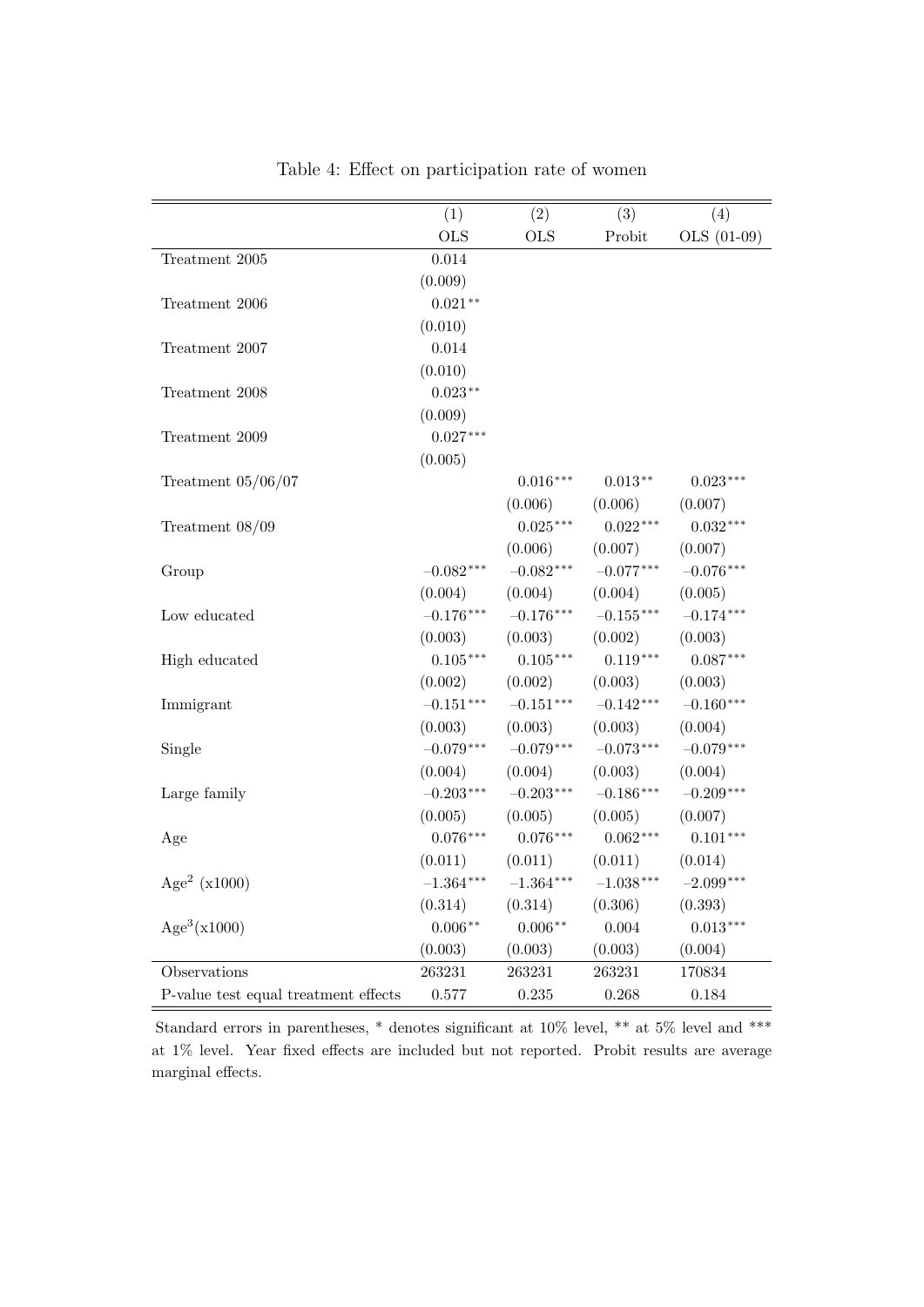|                                           | (1)        |
|-------------------------------------------|------------|
|                                           | OLS        |
| Placebo 00-04                             | $-0.002$   |
|                                           | (0.006)    |
| Treatment $05/06/07$                      | $0.016**$  |
|                                           | (0.007)    |
| Treatment $08/09$                         | $0.024***$ |
|                                           | (0.007)    |
| P-value test Placebo=Treatment $05/06/07$ | 0.01       |
| P-value test Placebo=Treatment $08/09$    | 0.00       |
| Observations                              | 263231     |

Table 5: Placebo treatment participation women

Standard errors in parentheses, \* denotes significant at 10% level, \*\* at 5% level and \*\*\* at 1% level. Individual characteristics and year fixed effects are included but not reported.

year periods and estimate a placebo treatment effect for 2000-2004. The placebo effect and the two actual treatment effects are reported in Table 5. The placebo treatment effect is not significantly different from zero, while both treatment effects remain almost unchanged compared to the basic specification. Furthermore, we can reject that the placebo coefficient equals the treatment effect in both cases with very low p-values.

#### 5.1.2 Subgroups

We also estimate the effect separately for each level of education, and separately for single women and women in couples. We do this by estimating equation (1) with the particular subsample, thereby allowing differences in all coefficients between subgroups.<sup>9</sup> Since OLS and probit lead to comparable results, only OLS results are reported for the five groups in Table 6. With regard to education, we find no effect

<sup>&</sup>lt;sup>9</sup>Since the composition of these groups is different, we need to check if the control group is suitable for each subgroup. We estimate trends for each group in the same way as we did for the entire sample. We find that for each subgroup the control group has a comparable pre-reform trend. Results are available on request.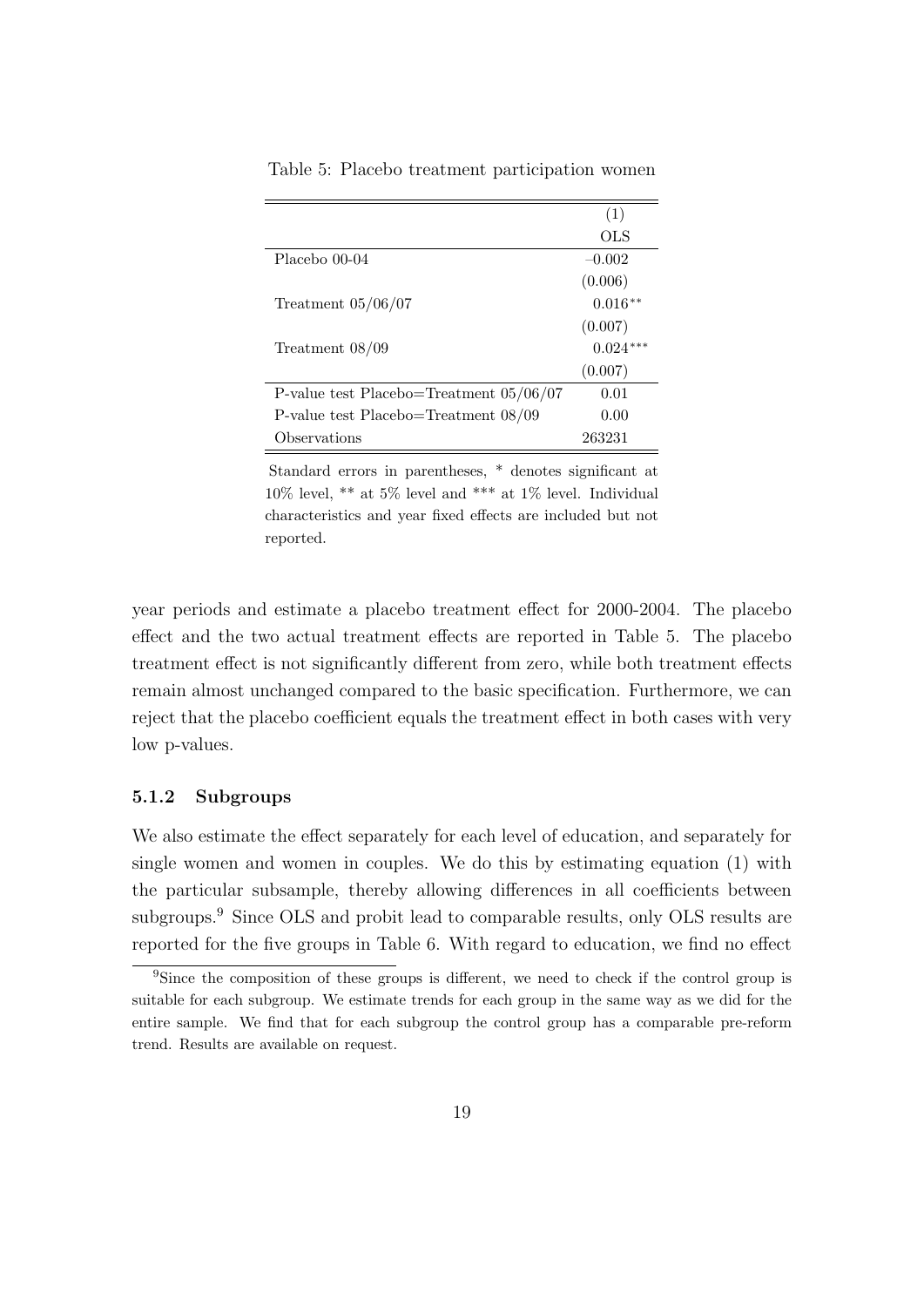|                          | $\left(1\right)$ | $\left( 2\right)$ | $\left( 3\right)$ | $\left(4\right)$ | $\left( 5\right)$ |
|--------------------------|------------------|-------------------|-------------------|------------------|-------------------|
|                          | Low              | Middle            | High              | Single           | Women             |
|                          | educated         | educated          | educated          | women            | in couples        |
| Treatment 2005/2006/2007 | 0.007            | $0.022**$         | 0.016             | 0.030            | $0.013**$         |
|                          | (0.012)          | (0.009)           | (0.011)           | (0.019)          | (0.006)           |
| Treatment 2008/2009      | $-0.003$         | $0.042***$        | $0.038***$        | $0.045**$        | $0.021***$        |
|                          | (0.012)          | (0.008)           | (0.010)           | (0.018)          | (0.006)           |
| Observations             | 77604            | 122030            | 63597             | 26453            | 236778            |

Table 6: Effect on participation rate for subgroups of women

Standard errors in parentheses, \* denotes significant at 10% level, \*\* at 5% level and \*\*\* at 1% level. Individual characteristics and year fixed effects are included but not reported.

on low educated women, while the effect on middle and high educated women is somewhat higher than the average effect. An explanation for the absence of the effect on low educated women could be that their subsidy rate did not change much, since low education is correlated with low income. In column (4) and (5) we find that the effect on the participation of single women is higher than for women in couples.

Also for subgroups we perform placebo tests and find that, with the exception of middle educated women, the placebo effect is never significantly different from zero and always significantly different from the treatment effect.<sup>10</sup>

### 5.2 Participation rate of men

Next, consider the effects of the reform on the participation rate of men. In column (1) in Table 7 we find no effect on participation in any year after the policy change. All other variables have the same sign as for women and all are significant at the 1% level. The highest participation for men is achieved at age 35. In column (2) we estimate only two treatment effects, but both are not significantly different from zero. Also the probit estimation in column (3) and the OLS specification with data from 2001 onwards in column (4) give no significant effect. We also find that the placebo treatment is not significant. We finally check if an effect exists on the

<sup>10</sup>Results available on request.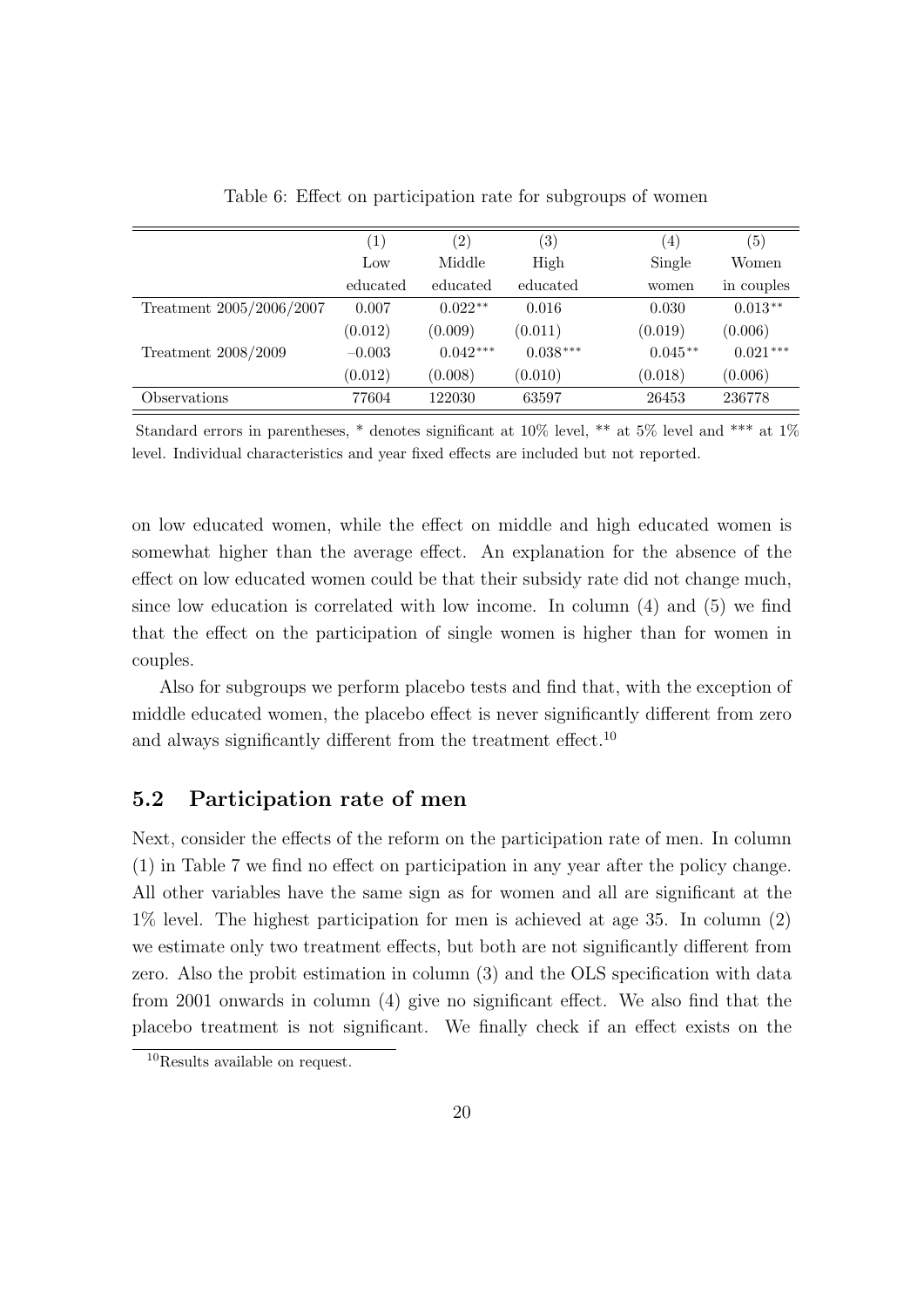|                                      | (1)         | (2)         | (3)         | (4)         |
|--------------------------------------|-------------|-------------|-------------|-------------|
|                                      | <b>OLS</b>  | <b>OLS</b>  | Probit      | OLS (01-09) |
| Treatment 2005                       | 0.008       |             |             |             |
|                                      | (0.008)     |             |             |             |
| Treatment 2006                       | 0.000       |             |             |             |
|                                      | (0.007)     |             |             |             |
| Treatment 2007                       | 0.004       |             |             |             |
|                                      | (0.007)     |             |             |             |
| Treatment 2008                       | 0.004       |             |             |             |
|                                      | (0.006)     |             |             |             |
| Treatment 2009                       | $0.002\,$   |             |             |             |
|                                      | (0.004)     |             |             |             |
| Treatment $05/06/07$                 |             | $0.004\,$   | 0.003       | 0.002       |
|                                      |             | (0.004)     | (0.004)     | (0.005)     |
| Treatment $08/09$                    |             | $0.003\,$   | 0.006       | 0.000       |
|                                      |             | (0.004)     | (0.004)     | (0.005)     |
| Group                                | $-0.008***$ | $-0.008***$ | $-0.005***$ | $-0.004$    |
|                                      | (0.002)     | (0.002)     | (0.002)     | (0.004)     |
| Low educated                         | $-0.053***$ | $-0.053***$ | $-0.041***$ | $-0.047***$ |
|                                      | (0.002)     | (0.002)     | (0.001)     | (0.002)     |
| High educated                        | $0.017***$  | $0.017***$  | $0.024***$  | $0.018***$  |
|                                      | (0.001)     | (0.001)     | (0.002)     | (0.001)     |
| Immigrant                            | $-0.134***$ | $-0.134***$ | $-0.091***$ | $-0.119***$ |
|                                      | (0.003)     | (0.003)     | (0.002)     | (0.003)     |
| Single                               | $-0.112***$ | $-0.112***$ | $-0.069***$ | $-0.100***$ |
|                                      | (0.009)     | (0.009)     | (0.004)     | (0.010)     |
| Large family                         | $-0.057***$ | $-0.057***$ | $-0.035***$ | $-0.061***$ |
|                                      | (0.004)     | (0.004)     | (0.002)     | (0.006)     |
| Age                                  | $0.068***$  | $0.068***$  | $0.039***$  | $0.050***$  |
|                                      | (0.011)     | (0.011)     | (0.007)     | (0.014)     |
| Age <sup>2</sup> ( $x1000$ )         | $-1.547***$ | $-1.547***$ | $-0.849***$ | $-1.160***$ |
|                                      | (0.294)     | (0.294)     | (0.185)     | (0.367)     |
| Age <sup>3</sup> (x1000)             | $0.011***$  | $0.011***$  | $0.006***$  | $0.008***$  |
|                                      | (0.003)     | (0.003)     | (0.002)     | (0.003)     |
| Observations                         | 224676      | 224676      | 224676      | 143569      |
| P-value test equal treatment effects | $0.950\,$   | $0.832\,$   | 0.191       | 0.808       |

Table 7: Effect on participation rate of men

Standard errors in parentheses, \* denotes significant at 10% level, \*\* at 5% level and \*\*\* at 1% level. Probit results are average marginal effects. Year fixed effects are included but not reported.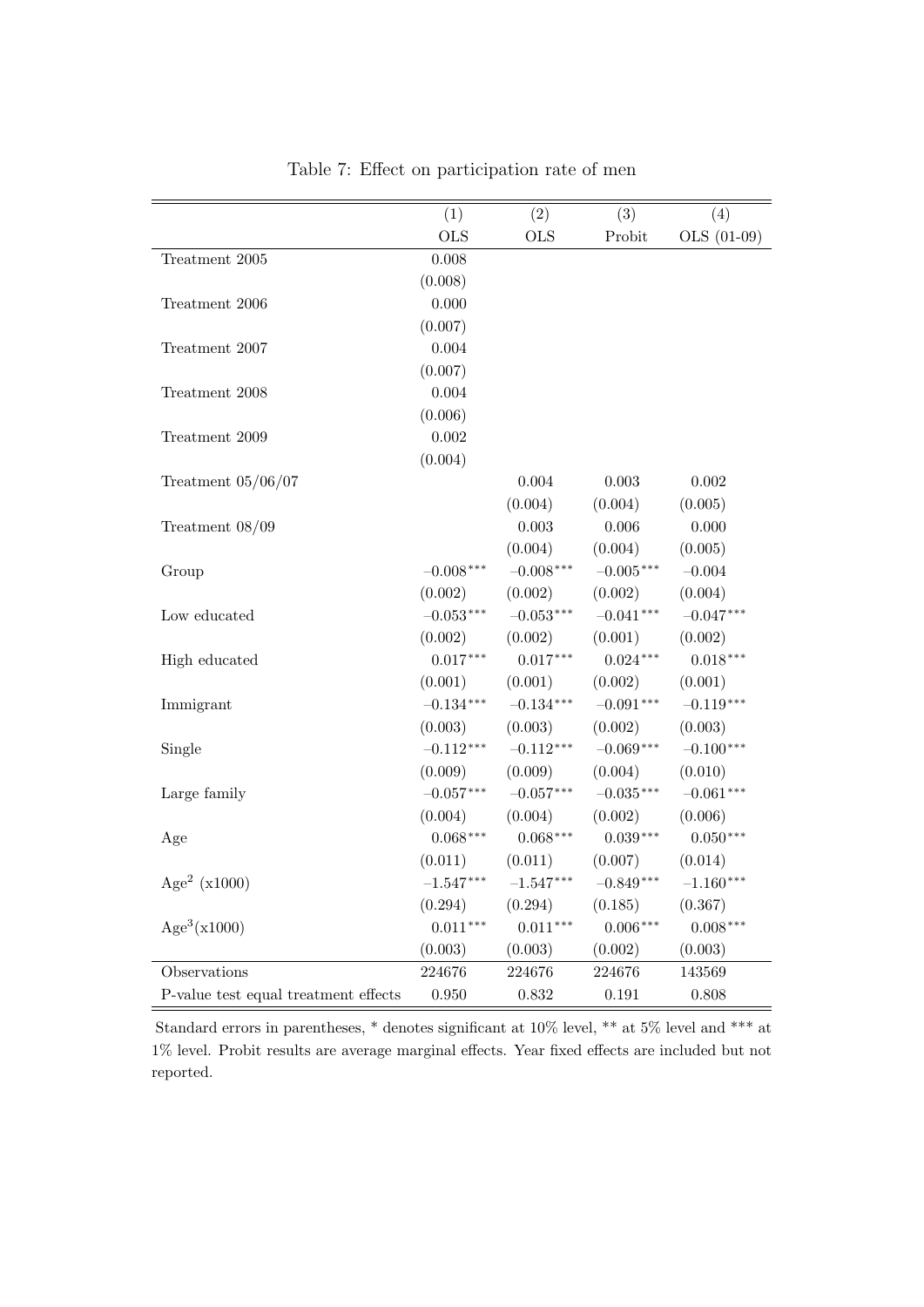same set of subgroups as for women, but find no significant estimate for any of the subgroups as well. $^{11}$ 

### 5.3 Hours worked per week by women

Next to participation we are also interested in the effect on the average number of hours worked in the treatment group. Again we start with the results for all women, and subsequently consider the effects for subgroups.

### 5.3.1 All women

As discussed in Section 3 we estimate several specifications of equation (1) with average hours worked per week as the outcome variable. We first include all women in this regression, both working women and non-working women. The results are presented in column (1) in Table 8. We find positive effects in both periods which are significant at the 1% level. In 2005-2007 the estimated effect is an increase of 0.75 hours per week. In 2008-2009 the effect increases to 1.14 hours. Given the average number of worked hours per week for women in 2005-2007 and 2008-2009 (16.2 and 18.4, respectively), these effects are more substantial (6.6% in 2008-2009) than the effects for participation (3.3% in 2008-2009).

Column (2) gives the results for the tobit model, which assumes normally distributed error terms in the latent variable. The reported average (unconditional) marginal effects show that the estimates are very close to the OLS estimates. The tobit model could still be too restrictive. In column (3) we therefore also present estimates of a Heckman selection model. We report the average marginal effect on the entire sample and again find very similar results.

In the last three columns we estimate the same three models, but report the effects on the subsample of working women only. In the case of OLS this implies restricting the sample to workers. For the tobit and Heckman model the estimation does not change, but the average marginal effects are evaluated only for the working sample. The estimated (conditional) effects are somewhat smaller in this case. Depending on the model, the effect in 2005-2007 is between 0.6-0.7 hours, while in 2008-2009 it ranges between 0.9-1.0 hours. The similarity of the results with different models indicates that the results are robust.

<sup>&</sup>lt;sup>11</sup>Results available on request.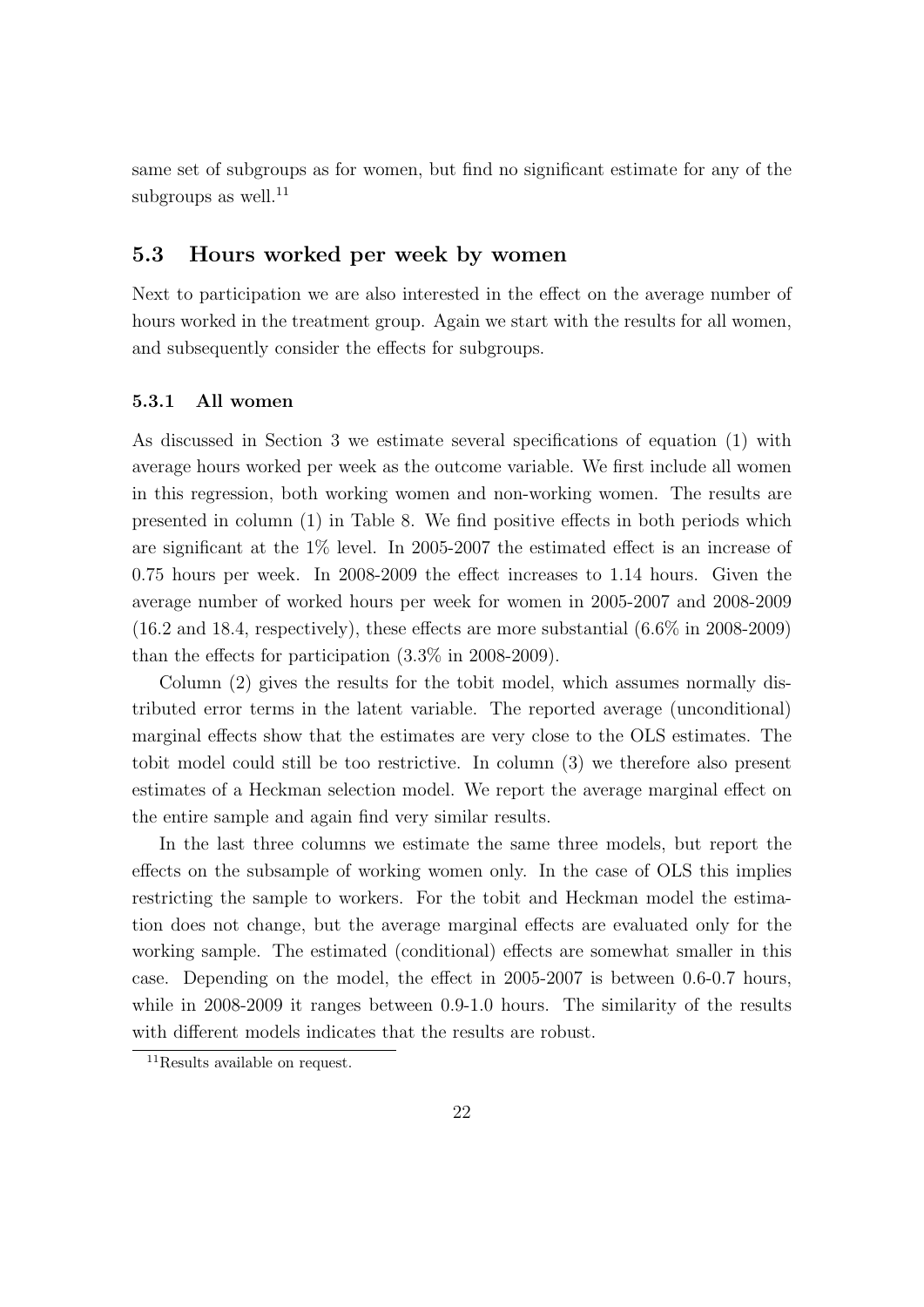|                      | All women         |                   |                   |                   | Working women     |                   |  |
|----------------------|-------------------|-------------------|-------------------|-------------------|-------------------|-------------------|--|
|                      | $\left( 1\right)$ | $\left( 2\right)$ | $\left( 3\right)$ | $\left( 4\right)$ | $\left( 5\right)$ | $\left( 6\right)$ |  |
|                      | <b>OLS</b>        | tobit             | Heckman           | <b>OLS</b>        | tobit             | Heckman           |  |
| Treatment $05/06/07$ | $0.745***$        | $0.818***$        | $0.834***$        | $0.707***$        | $0.602***$        | $0.680***$        |  |
|                      | (0.198)           | (0.200)           | (0.182)           | (0.177)           | (0.147)           | (0.148)           |  |
| Treatment $08/09$    | $1.137***$        | $1.230***$        | $1.217***$        | $0.982***$        | $0.906***$        | $0.991***$        |  |
|                      | (0.195)           | (0.191)           | (0.177)           | (0.173)           | (0.141)           | (0.144)           |  |
| Observations         | 231097            | 231097            | 231097            | 166201            | 231097            | 231097            |  |

Table 8: Hours worked per week by women

Standard errors in parentheses, \* denotes significant at 10% level, \*\* at 5% level and \*\*\* at 1% level. Coefficients in columns (2) and (3) are average marginal effects on the observed outcome for the entire sample, coefficients in columns (5) and (6) are average marginal effects on the sample of working women. Individual characteristics and year fixed effects are included but not reported.

|                                           | (1)             |
|-------------------------------------------|-----------------|
|                                           | OLS (all women) |
| Placebo 00-04                             | $-0.315$        |
|                                           | (0.229)         |
| Treatment $05/06/07$                      | $0.548**$       |
|                                           | (0.246)         |
| Treatment 08/09                           | $0.940***$      |
|                                           | (0.243)         |
| P-value test Placebo=Treatment $05/06/07$ | 0.00            |
| P-value test Placebo=Treatment $08/09$    | 0.00            |
| Observations                              | 231097          |

Table 9: Placebo treatment hours worked women

Standard errors in parentheses, \* denotes significant at 10% level,  $^{**}$  at 5% level and  $^{***}$  at 1% level. Individual characteristics and year fixed effects are included but not reported.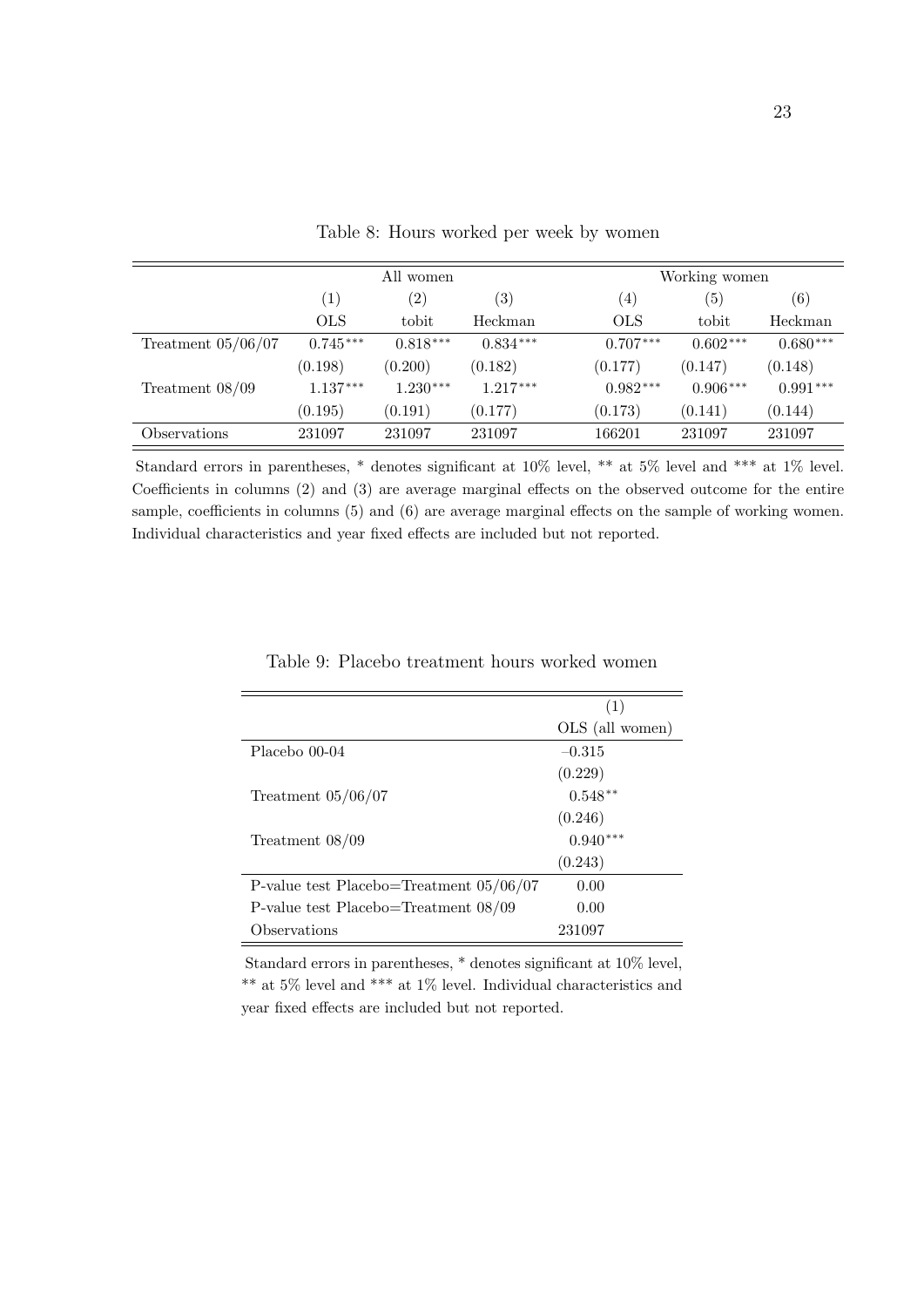|                 | $\left( 1\right)$ | $\left( 2\right)$ | $\left( 3\right)$ | (4)        | (5)        |
|-----------------|-------------------|-------------------|-------------------|------------|------------|
|                 | Low               | Middle            | High              | Single     | Women      |
|                 | educated          | educated          | educated          | women      | in couples |
| Treatment 05-07 | 0.464             | $0.801***$        | $1.038**$         | $1.128*$   | $0.643***$ |
|                 | (0.345)           | (0.301)           | (0.421)           | (0.623)    | (0.207)    |
| Treatment 08-09 | 0.265             | $1.422***$        | $1.715***$        | $1.651***$ | $1.042***$ |
|                 | (0.366)           | (0.286)           | (0.408)           | (0.610)    | (0.203)    |
| Observations    | 65020             | 108152            | 57925             | 23945      | 207152     |

Table 10: Hours worked per week for subgroups of women (OLS)

Standard errors in parentheses, \* denotes significant at 10% level, \*\* at 5% level and \*\*\* at 1% level. Individual characteristics and year fixed effects are included but not reported.

Similar to the analysis of the participation rate, we also estimate a placebo effect on hours worked per week. We add the placebo treatment dummy for 2000- 2004 to the unconditional OLS model and report results in Table 9. The placebo treatment effect is not significantly different from zero, while both treatment effects are. Equality of the placebo and the treatment effects can be rejected with a p-value below 0.01.

#### 5.3.2 Subgroups

For subgroups of women we estimate the unconditional OLS model and report estimates in Table 10. The pattern is similar to the results for participation. The effect on low educated women is not significantly different from zero, whereas the effect is larger for high educated women. The effect for single women is larger than for women in couples.

### 5.4 Hours worked per week by men

We find no impact of the reform on the participation rate of men, but there seems to be a negative effect on their hours worked per week. We first estimate the unconditional effect with the OLS, tobit and Heckman model, see column (1), (2) and (3) in Table 11. In 2005-2007 the unconditional effect is not significantly different from zero (except for the Heckman model), but in 2008-2009 it is significant in all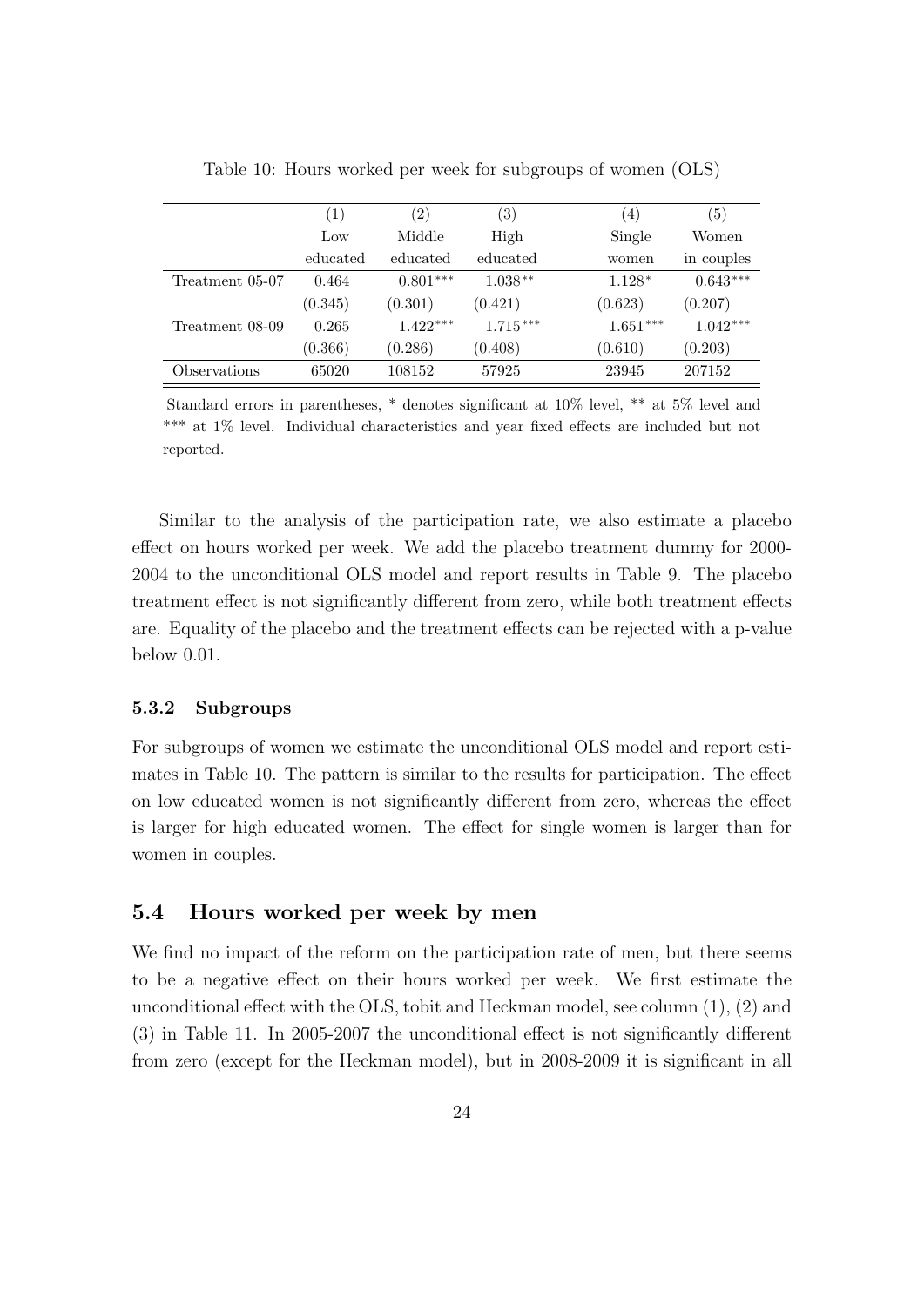three specifications (although only at the 10% level with OLS and tobit) and ranges from -0.37 to -0.53. We have two potential explanations for this negative effect. First, it may simply be that the income effect of the reform dominates for men. Second, it may be the case that men respond to the increased labour supply of their partners by reducing their hours.

In column  $(4)$ ,  $(5)$  and  $(6)$  we estimate the conditional effect (the effect on working men). Since participation of men is around 95%, the average marginal effects in the tobit and Heckman model are very similar to the effects on all men. In column (4) we find slightly larger and significant effects in the OLS model if non-working men are dropped from the sample. We conclude that hours worked for men have decreased by 0.4-0.5 hours per week in 2008-2009.

The placebo treatment effect in the unconditional OLS model is estimated in Table 12. The placebo effect is not significantly different from zero. The negative treatment effects are slightly smaller but not significant. As a result we can not reject that the placebo effect is equal to the treatment effect in 2005-2007.

Finally, we estimate the effect on hours worked by men for the five subgroups. In Table 13 we report the coefficients estimated by OLS. We find that the negative effect only appears among middle educated men. For low and high educated men the coefficients are not significantly different from zero. For single men we find no effect, but standard errors are large due to the small sample of single men with young children. For all groups the placebo effect is not significant.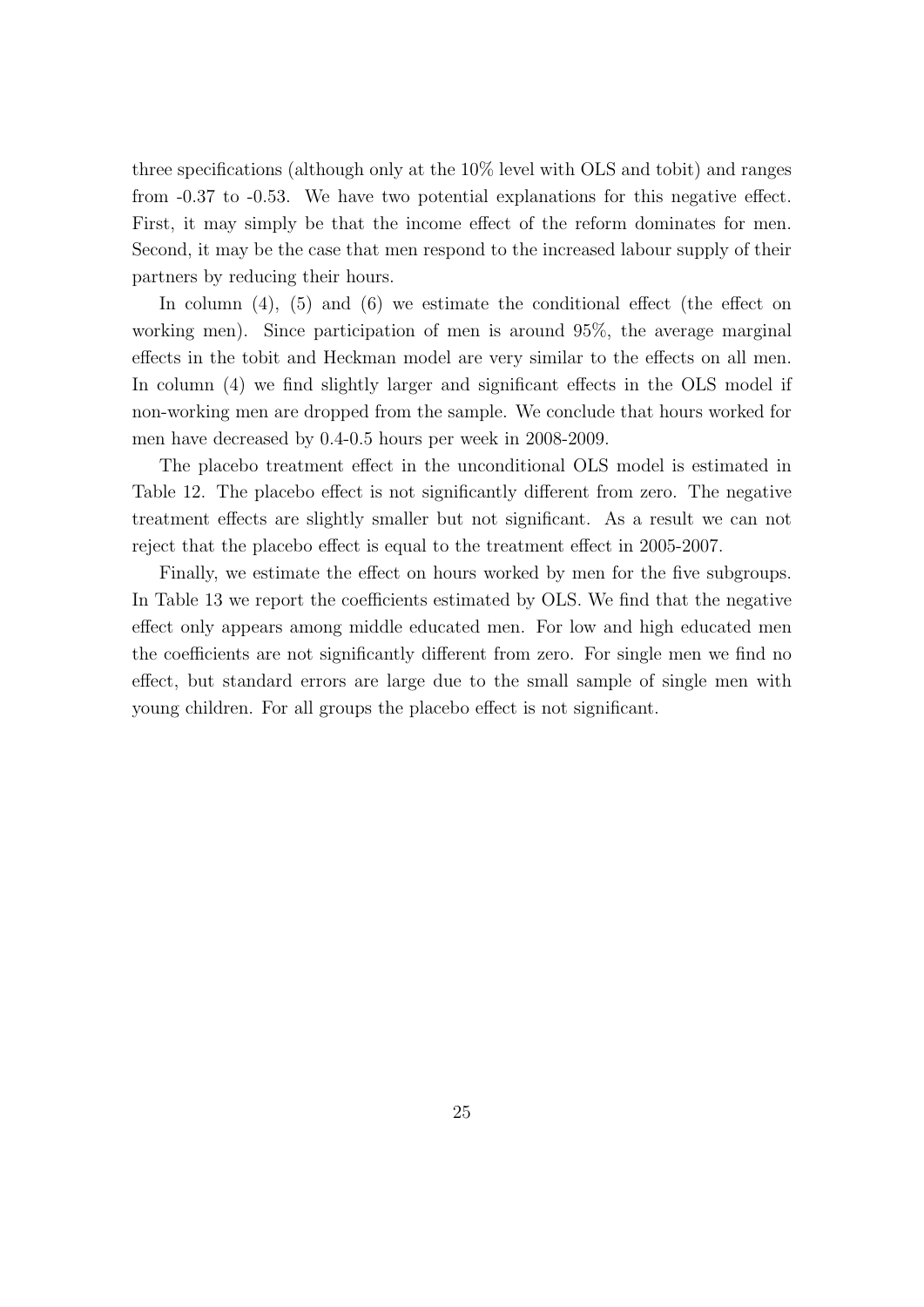|                      |                   | All men           |                   |                   | Working men       |             |  |
|----------------------|-------------------|-------------------|-------------------|-------------------|-------------------|-------------|--|
|                      | $\left( 1\right)$ | $\left( 2\right)$ | $\left( 3\right)$ | $\left( 4\right)$ | $\left( 5\right)$ | (6)         |  |
|                      | <b>OLS</b>        | tobit             | Heckman           | <b>OLS</b>        | tobit             | Heckman     |  |
| Treatment $05/06/07$ | $-0.177$          | $-0.154$          | $-0.350**$        | $-0.348**$        | $-0.157$          | $-0.350**$  |  |
|                      | (0.239)           | (0.249)           | (0.163)           | (0.163)           | (0.255)           | (0.163)     |  |
| Treatment $08/09$    | $-0.396*$         | $-0.374*$         | $-0.526***$       | $-0.525***$       | $-0.383*$         | $-0.526***$ |  |
|                      | (0.217)           | (0.224)           | (0.162)           | (0.162)           | (0.229)           | (0.162)     |  |
| Observations         | 195880            | 195880            | 195880            | 186125            | 195880            | 195880      |  |

Table 11: Hours worked per week by men

Standard errors in parentheses, \* denotes significant at 10% level, \*\* at 5% level and \*\*\* at 1% level. Coefficients in columns (2) and (3) are average marginal effects on the observed outcome for the entire sample, coefficients in columns (5) and (6) are average marginal effects on the sample of working women. Individual characteristics and year fixed effects are included but not reported.

|                                           | (1)           |
|-------------------------------------------|---------------|
|                                           | OLS (all men) |
| Placebo 00-04                             | 0.162         |
|                                           | (0.239)       |
| Treatment $05/06/07$                      | $-0.077$      |
|                                           | (0.281)       |
| Treatment $08/09$                         | $-0.297$      |
|                                           | (0.263)       |
| P-value test Placebo=Treatment $05/06/07$ | 0.35          |
| P-value test Placebo=Treatment $08/09$    | 0.05          |
| Observations                              | 195880        |

Table 12: Placebo treatment hours worked men

Standard errors in parentheses, \* denotes significant at 10% level, \*\* at 5% level and \*\*\* at 1% level. Individual characteristics and year fixed effects are included but not reported.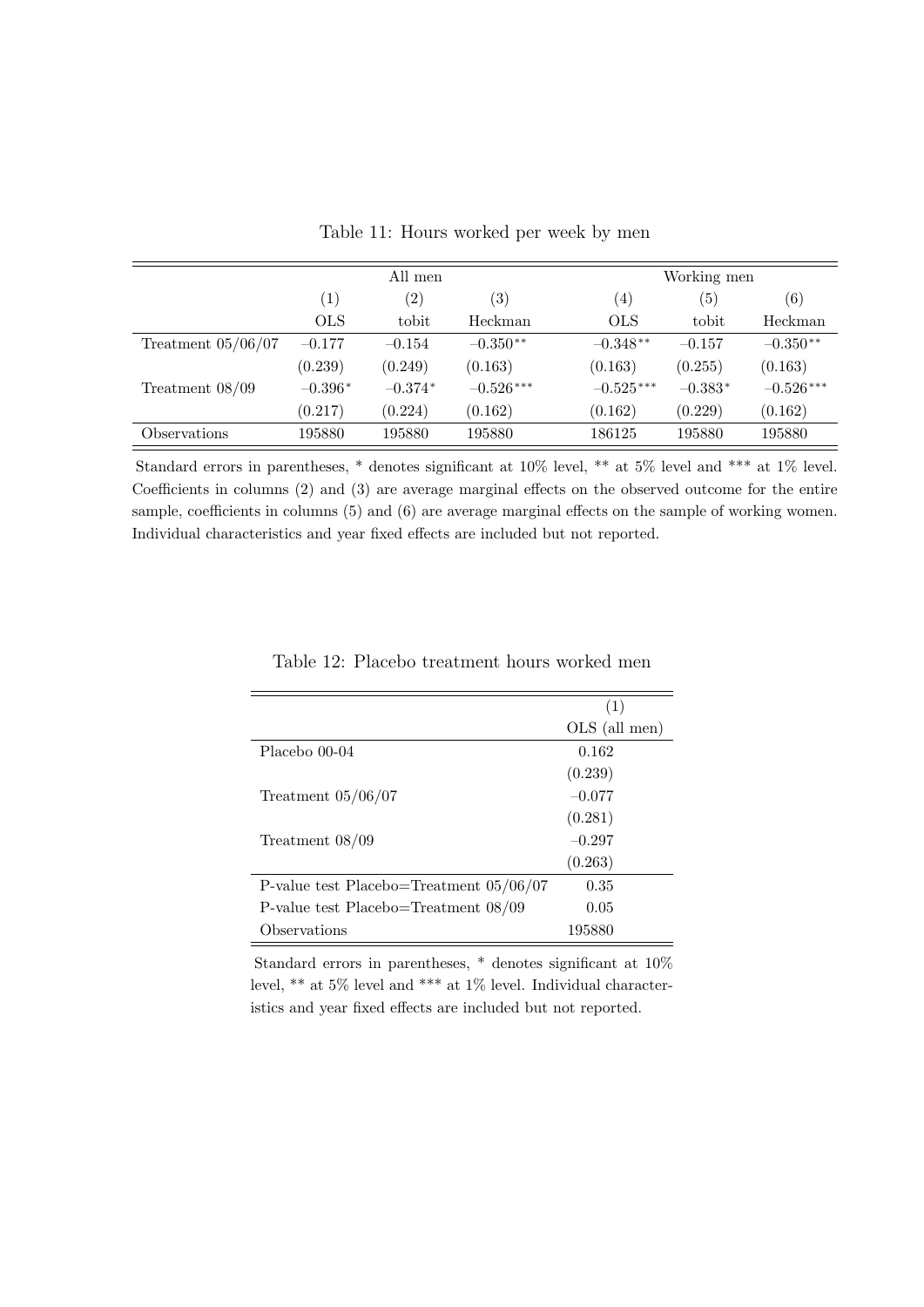|                 | (1)      | $\left( 2\right)$ | $\left( 3\right)$ | (4)      | $\left( 5\right)$ |
|-----------------|----------|-------------------|-------------------|----------|-------------------|
|                 | Low      | Middle            | High              | Single   | Men               |
|                 | educated | educated          | educated          | men      | in couples        |
| Treatment 05-07 | 0.289    | $-0.492$          | $-0.114$          | $-0.098$ | $-0.123$          |
|                 | (0.531)  | (0.361)           | (0.351)           | (1.935)  | (0.240)           |
| Treatment 08-09 | 0.483    | $-0.778**$        | $-0.467$          | 0.034    | $-0.398*$         |
|                 | (0.474)  | (0.326)           | (0.335)           | (1.776)  | (0.216)           |
| Observations    | 50443    | 85023             | 60414             | 2973     | 192907            |

Table 13: Hours worked per week for subgroups of men (OLS)

Standard errors in parentheses, \* denotes significant at 10% level, \*\* at 5% level and \*\*\* at 1% level. Individual characteristics and year fixed effects are included but not reported.

# 6 Conclusion

Many countries seek to increase formal labour participation of mothers. Policymakers often point to Scandinavia, where high public spending on childcare goes hand in hand with high labour participation rates of mothers. However, our analysis of a large recent reform in the Netherlands, which cut the parental fee for formal childcare in half, suggests that we should be careful in interpreting this correlation as a causal relation. We conclude that the policy reform in the Netherlands increased participation of women with young children by a modest 2.5%-point. Average hours worked of these women increased by 1.1 hours per week, whereas average hours worked of the fathers decreased by 0.4 hours per week. Furthermore, these effects are an upper bound as the government increased an EITC for parents with young children over the same period. Our findings are in line with recent studies using Swedish (Lundin et al., 2008) and Norwegian (Havnes and Mogstad, 2011a) data, which also find small if any effect on the labour participation of parents.

In this paper we have used the Dutch reform to study the relation between childcare subsidies and labour participation. However, the reform could also be used to investigate a number of other relevant questions. Indeed, Baker et al. (2008, p. 711) argue that a full evaluation of publicly financed childcare requires answers to three questions, which we take up below.

First, how does public financing affect the quality and quantity of formal child-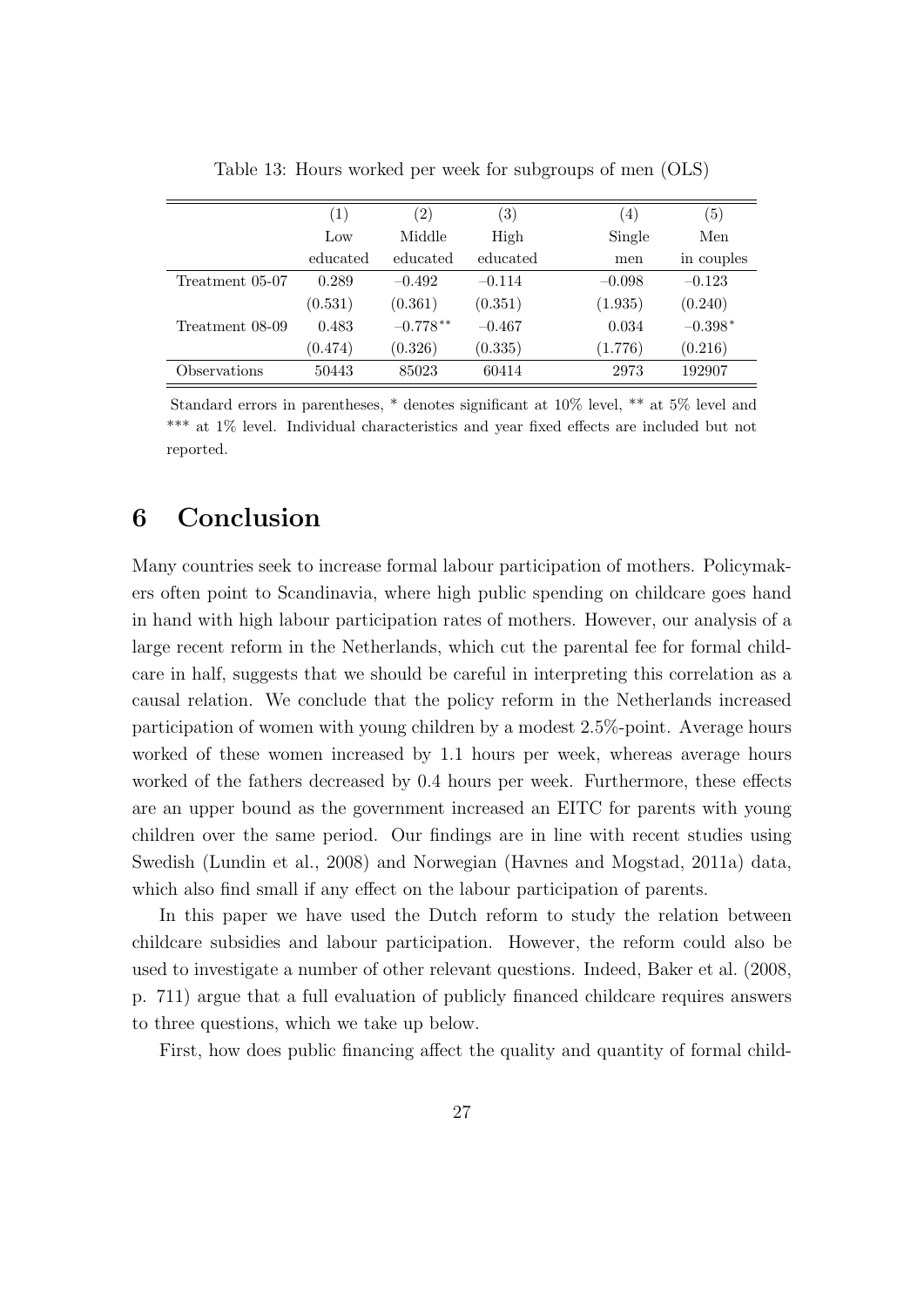care, and to what extent does it lead to substitution of informal childcare? This requires microdata on price and use of formal and informal childcare over time. One of the side effects of the policy reform is that since 2005 we have potentially good microdata on the use of formal childcare, since all subsidies now run via the Tax Office. However, finding reliable informal childcare data remains a challenge.

Second, how do childcare subsidies affect labour participation and what is the net cost to the government? We have answered the first part of this question. For the second part one would to link the labour participation data to the childcare data, and we would need to link these data to a tax-benefit calculator to determine the effects on government receipts and expenditures.<sup>12</sup> However, with expenditures on childcare subsidies and the targeted EITC rising by some 2.5 billion euro, and labour participation rising by about 30 thousand persons<sup>13</sup> and 30 thousand fulltime equivalents<sup>14</sup>, it is unlikely that this reform paid for itself with additional tax revenues and savings on benefits.

Third, what is the effect of expanding formal childcare on children and families? There are a number of papers that use the same reforms to consider the effects on children and families (see e.g. Loeb et al., 2007; Baker et al., 2008; Havnes and Mogstad, 2011b). For the moment no such study exists for the Netherlands. However, a number of recent studies suggests that this might be an important element to consider in the Dutch reform. Vermeer et al. (2005) and Kruif et al. (2009) use a large number of internationally comparable indicators for the quality of daycare,<sup>15</sup> and find a disturbing trend. On a scale from 1 (bad) to 7 (excellent), their sample scored on average 4.8 in 1995, 4.3 in 2001, 3.2 in 2005 and a meager 2.8 in 2008. Furthermore, in 2008, 49% of daycare centres got a rating 'insufficient' and 51% got a rating of 'poor', while none of the 200 daycare centres got a rating of 'good'. Hence, it seems important to study how the policy reform affected children and

<sup>&</sup>lt;sup>12</sup>Despite the substantial rise in female participation found in Baker et al. (2008) they still calculate the net effect on government finances to be negative, in part due to a substantial substitution of informal by formal care.

<sup>13</sup>30 thousand persons is 2.5%-points of working women in the treatment group.

<sup>&</sup>lt;sup>14</sup>The net effect of  $+1.1$  hours per week for women in the treatment group and  $-0.4$  hours per week for men in the treatment group.

<sup>&</sup>lt;sup>15</sup>Specifically, they use the ITERS-R (Infant/Toddler Environment Rating Scale - Revised) for 0-2.5 year olds, and the ECERS-R (Early Childhood Environment Rating Scale - Revised) for 2.5 to 5 year olds.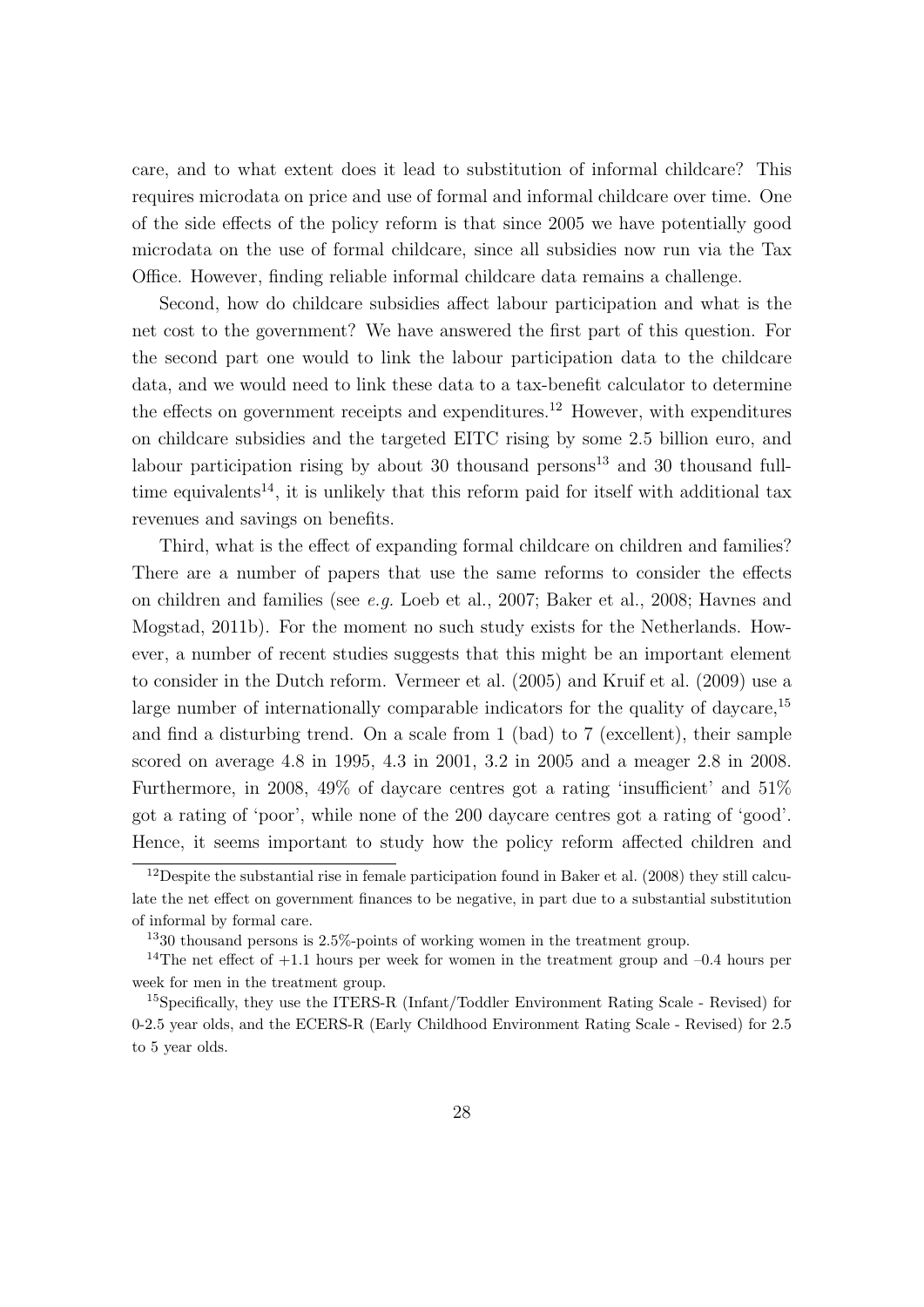families, and how participation in formal childcare affects children and families in general.

We would also be interested in how these effects may differ in the short and long run. In particular, we have used data up to 2009 (more recent microdata is not available). Since the major changes in the parental fee took place in 2006 and 2007, we consider our results 'medium run' effects. It would be interesting to study what happened after 2009. However, we can only look so far. Faced with the dramatic rise in public expenditures on formal childcare, the current government plans to substantially decrease subsidies for formal childcare. Indeed, by 2015 the average parental fee is expected to rise to 34% (Ministry of Social Affairs and Employment, 2011). However, this will provide us with an interesting new natural experiment, to study e.g. whether the response of parents to changes in the parental fee is symmetric for decreases and increases.

# References

- Angrist, J. and Pischke, J.-S. (2009). Mostly Harmless Econometrics: An Empiricist's Companion. Princeton University Press, Princeton.
- Baker, M., Gruber, J., and Milligan, K. (2008). Universal child care, maternal labor supply, and family well-being. Journal of Political Economy, 116(4):709–745.
- Bertrand, M., Duflo, E., and Mullainathan, S. (2004). How much should we trust differences-in-differences estimates? Quarterly Journal of Economics, 119(1):249-275.
- Blau, D. and Currie, J. (2006). Handbook of the Economics of Education, chapter Preschool, day care, and after school care: who's minding the kids?, pages 1163– 1278. Elsevier.
- Blundell, R. and Costa Dias, M. (2009). Alternative approaches to evaluation in empirical microeconomics. Journal of Human Resources, 44(3):565–640.
- Cameron, A. and Trivedi, P. (2005). Microeconometrics: methods and applications. Cambridge University Press.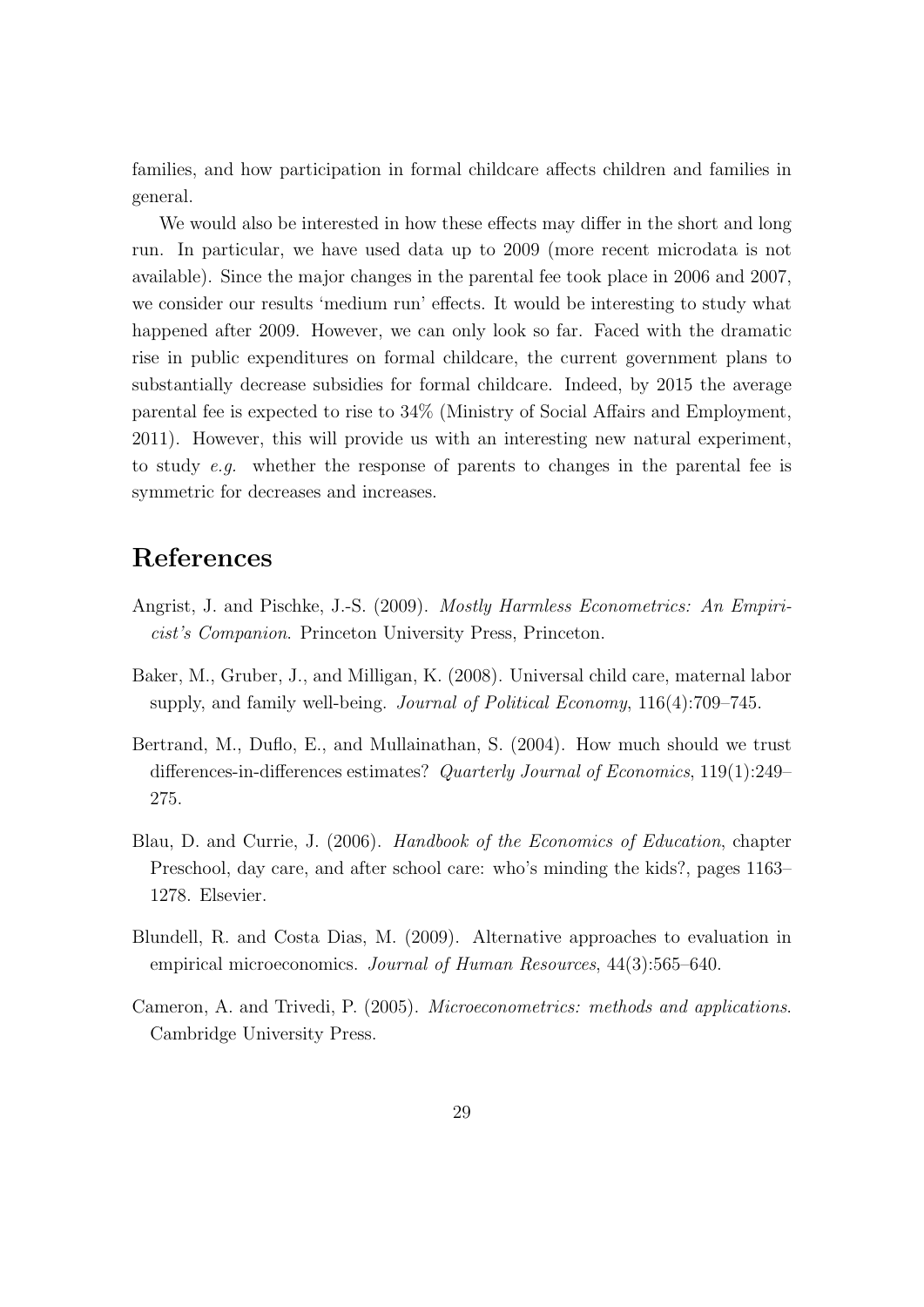- Cascio, E. (2009). Maternal labor supply and the introduction of kindergartens into american public schools. Journal of Human Resources, 44(1):140–170.
- Fitzpatrick, M. (2010). Preschoolers enrolled and mothers at work? The effects of universal prekindergarten. Journal of Labor Economics, 28(1):51–85.
- Gelbach, J. (2002). Public schooling for young children and maternal labor supply. American Economic Review, 92(1):307–322.
- Havnes, T. and Mogstad, M. (2011a). Money for nothing? Universal child care and maternal employment. Journal of Public Economics, 95:1455–1465.
- Havnes, T. and Mogstad, M. (2011b). No child left behind: subsidized child care and children's long-run outcomes. American Economic Journal: Economic Policy, 3:97–129.
- Heckman, J. (1979). Sample selection bias as a specification error. Econometrica, 47(1):153–161.
- Imbens, G. and Wooldridge, J. (2009). Recent developments in the econometrics of program evaluation. Journal of Economic Literature, 47(1):5–86.
- Kruif, R. d., Riksen-Walraven, M., Gevers Deynoot-Schaub, M., Helmerhorst, K., Tavecchio, L., and Fukkink, R. (2009). Pedagogische kwaliteit van de opvang voor 0- tot 4-jarigen in Nederlandse kinderdagverblijven in 2008. NCKO, Leiden.
- Lefebvre, P. and Merrigan, P. (2008). Child-care policy and the labor supply of mothers with young children: a natural experiment from Canada. Journal of Labor Economics, 26(3):519–48.
- Loeb, S., Bridges, M., Bassok, D., Fuller, B., and Rumberger, R. (2007). How much is too much? The effects of duration and intensity of child care experiences on children's social and cognitive development. Economics of Education Review,  $26(1):52-66.$
- Lundin, D., Mörk, E., and Ockert, B. (2008). How far can reduced childcare prices push female labour supply? Journal for Labor Economics, 15:647–659.